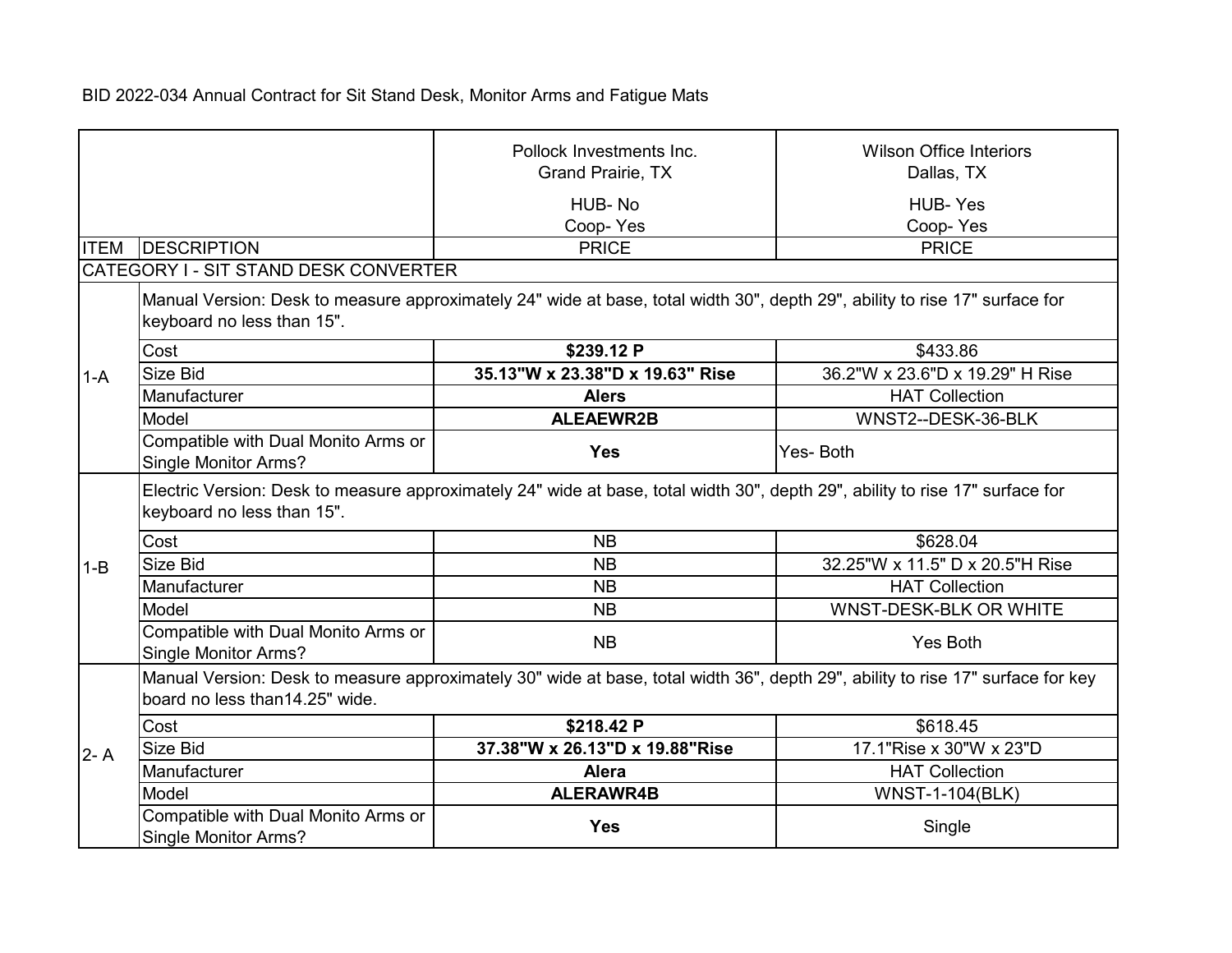|             |                                                                                                                                                             | Plano Office Supply<br>Plano, TX<br>HUB-No<br>Coop-Yes                                                                          | <b>Just Ergonomics</b><br>McKinney, TX<br>HUB-No<br>Coop-No |
|-------------|-------------------------------------------------------------------------------------------------------------------------------------------------------------|---------------------------------------------------------------------------------------------------------------------------------|-------------------------------------------------------------|
| <b>ITEM</b> | <b>DESCRIPTION</b>                                                                                                                                          | <b>PRICE</b>                                                                                                                    | <b>PRICE</b>                                                |
|             | CATEGORY I - SIT STAND DESK CONVERTER<br>keyboard no less than 15".                                                                                         | Manual Version: Desk to measure approximately 24" wide at base, total width 30", depth 29", ability to rise 17" surface for     |                                                             |
|             | Cost                                                                                                                                                        | \$471.19                                                                                                                        | \$334.50                                                    |
| $1-A$       | Size Bid                                                                                                                                                    | Per Specs                                                                                                                       | 30" W x 20.90"D x 45" Rise                                  |
|             | Manufacturer                                                                                                                                                | HumanScale                                                                                                                      | Innovative Design Works                                     |
|             | Model                                                                                                                                                       | <b>Quick Stand Eco</b>                                                                                                          | WNST-DESK-30-BKL                                            |
|             | Compatible with Dual Monito Arms or<br><b>Single Monitor Arms?</b>                                                                                          | Yes Both                                                                                                                        | Yes Both                                                    |
|             | Electric Version: Desk to measure approximately 24" wide at base, total width 30", depth 29", ability to rise 17" surface for<br>keyboard no less than 15". |                                                                                                                                 |                                                             |
|             | Cost                                                                                                                                                        | \$468.47 S                                                                                                                      | \$314.10 P                                                  |
| $1 - B$     | Size Bid                                                                                                                                                    | Per Specs                                                                                                                       | W36"x 24"D x 20" Rise                                       |
|             | Manufacturer                                                                                                                                                | <b>Humans Scale</b>                                                                                                             | <b>Versa Products</b>                                       |
|             | Model                                                                                                                                                       | <b>FG1230DB</b>                                                                                                                 | <b>VUL3634-BB</b>                                           |
|             | Compatible with Dual Monito Arms or                                                                                                                         | Yes Both                                                                                                                        | <b>No</b>                                                   |
|             | Single Monitor Arms?                                                                                                                                        |                                                                                                                                 |                                                             |
|             | board no less than14.25" wide.                                                                                                                              | Manual Version: Desk to measure approximately 30" wide at base, total width 36", depth 29", ability to rise 17" surface for key |                                                             |
|             | Cost                                                                                                                                                        | \$471.19                                                                                                                        | \$345.50 S                                                  |
| $2 - A$     | Size Bid                                                                                                                                                    | Per Specs                                                                                                                       | 36.2"W x 23.6"D x 19.29"Rise                                |
|             | Manufacturer                                                                                                                                                | HumanScale                                                                                                                      | <b>Innovative Design Works</b>                              |
|             | Model                                                                                                                                                       | <b>Quick Stand Eco</b>                                                                                                          | WNST2-DESK-36-BLK                                           |
|             | Compatible with Dual Monito Arms or<br>Single Monitor Arms?                                                                                                 | Yes Both                                                                                                                        | <b>Yes Both</b>                                             |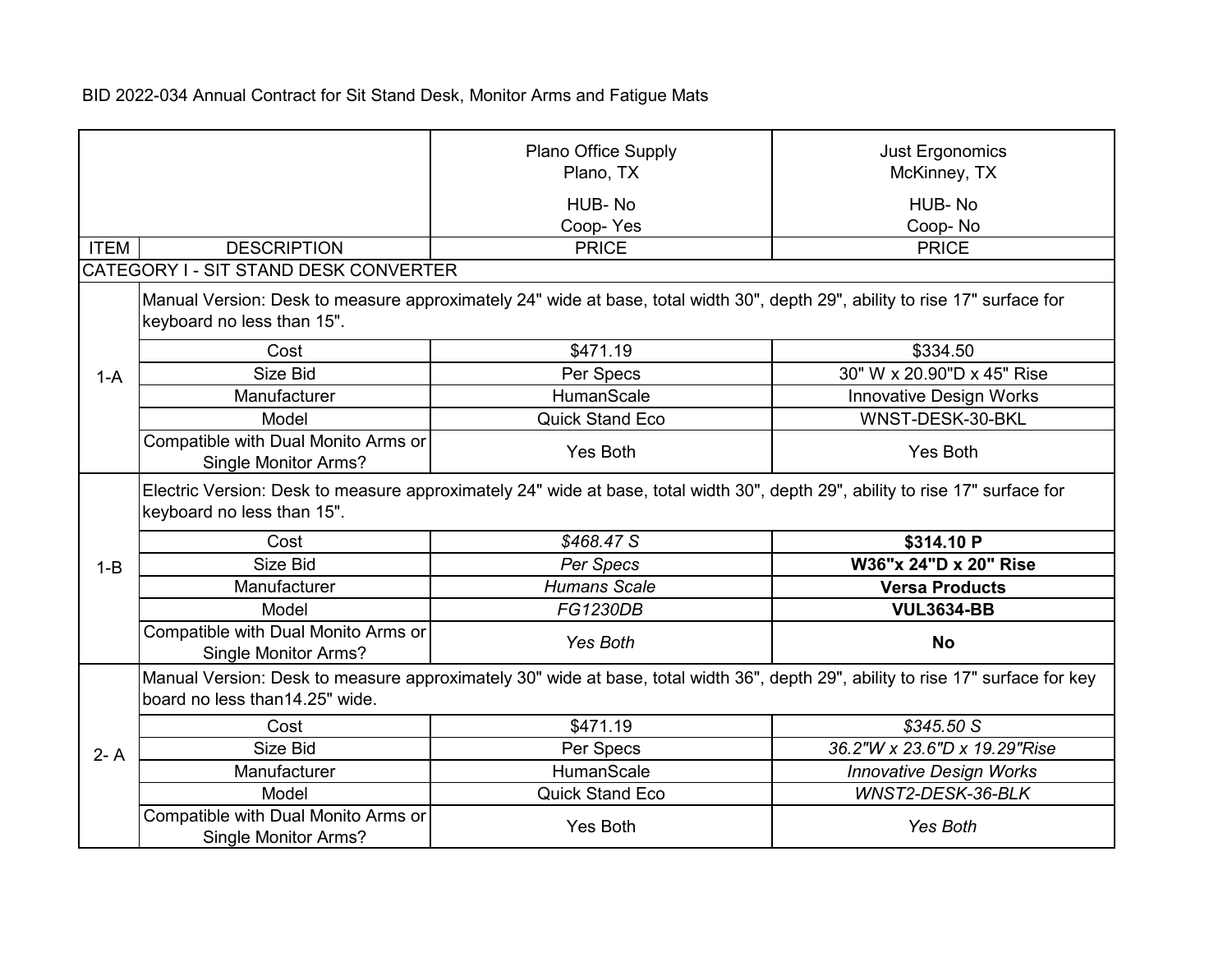|             |                                                                                                                                                             | <b>Preferred Business Solutions</b><br>Irving, TX<br>HUB-No<br>Coop-Yes                                                         | Vari Sales Corporation<br>Coppell, TX<br>HUB-No<br>Coop-Yes |
|-------------|-------------------------------------------------------------------------------------------------------------------------------------------------------------|---------------------------------------------------------------------------------------------------------------------------------|-------------------------------------------------------------|
| <b>ITEM</b> | <b>DESCRIPTION</b>                                                                                                                                          | <b>PRICE</b>                                                                                                                    | <b>PRICE</b>                                                |
|             | CATEGORY I - SIT STAND DESK CONVERTER                                                                                                                       |                                                                                                                                 |                                                             |
|             | keyboard no less than 15".                                                                                                                                  | Manual Version: Desk to measure approximately 24" wide at base, total width 30", depth 29", ability to rise 17" surface for     |                                                             |
|             | Cost                                                                                                                                                        | <b>NB</b>                                                                                                                       | \$310.50 S                                                  |
| $1-A$       | Size Bid                                                                                                                                                    | <b>NB</b>                                                                                                                       | Vari Pro Plus 30                                            |
|             | Manufacturer                                                                                                                                                | <b>NB</b>                                                                                                                       | Vari Sales                                                  |
|             | Model                                                                                                                                                       | <b>NB</b>                                                                                                                       | 49357                                                       |
|             | Compatible with Dual Monito Arms or<br><b>Single Monitor Arms</b>                                                                                           | <b>NB</b>                                                                                                                       | Yes Both                                                    |
|             | Electric Version: Desk to measure approximately 24" wide at base, total width 30", depth 29", ability to rise 17" surface for<br>keyboard no less than 15". |                                                                                                                                 |                                                             |
|             | Cost                                                                                                                                                        | <b>NB</b>                                                                                                                       | <b>NB</b>                                                   |
| $1 - B$     | Size Bid                                                                                                                                                    | <b>NB</b>                                                                                                                       | <b>NB</b>                                                   |
|             | Manufacturer                                                                                                                                                | <b>NB</b>                                                                                                                       | <b>NB</b>                                                   |
|             | Model                                                                                                                                                       | <b>NB</b>                                                                                                                       | <b>NB</b>                                                   |
|             | Compatible with Dual Monito Arms or<br><b>Single Monitor Arms</b>                                                                                           | <b>NB</b>                                                                                                                       | <b>NB</b>                                                   |
|             | board no less than14.25" wide.                                                                                                                              | Manual Version: Desk to measure approximately 30" wide at base, total width 36", depth 29", ability to rise 17" surface for key |                                                             |
|             | Cost                                                                                                                                                        | \$416.79                                                                                                                        | \$355.50                                                    |
| $2 - A$     | Size Bid                                                                                                                                                    | 35.4"W x 23.2"D X 20" Rise                                                                                                      | Vari Pro Plus 36                                            |
|             | Manufacturer                                                                                                                                                | 3m                                                                                                                              | Vari Sales                                                  |
|             | Model                                                                                                                                                       | SD60B                                                                                                                           | 42431, 49857                                                |
|             | Compatible with Dual Monito Arms or<br><b>Single Monitor Arms</b>                                                                                           | None                                                                                                                            | <b>Yes Both</b>                                             |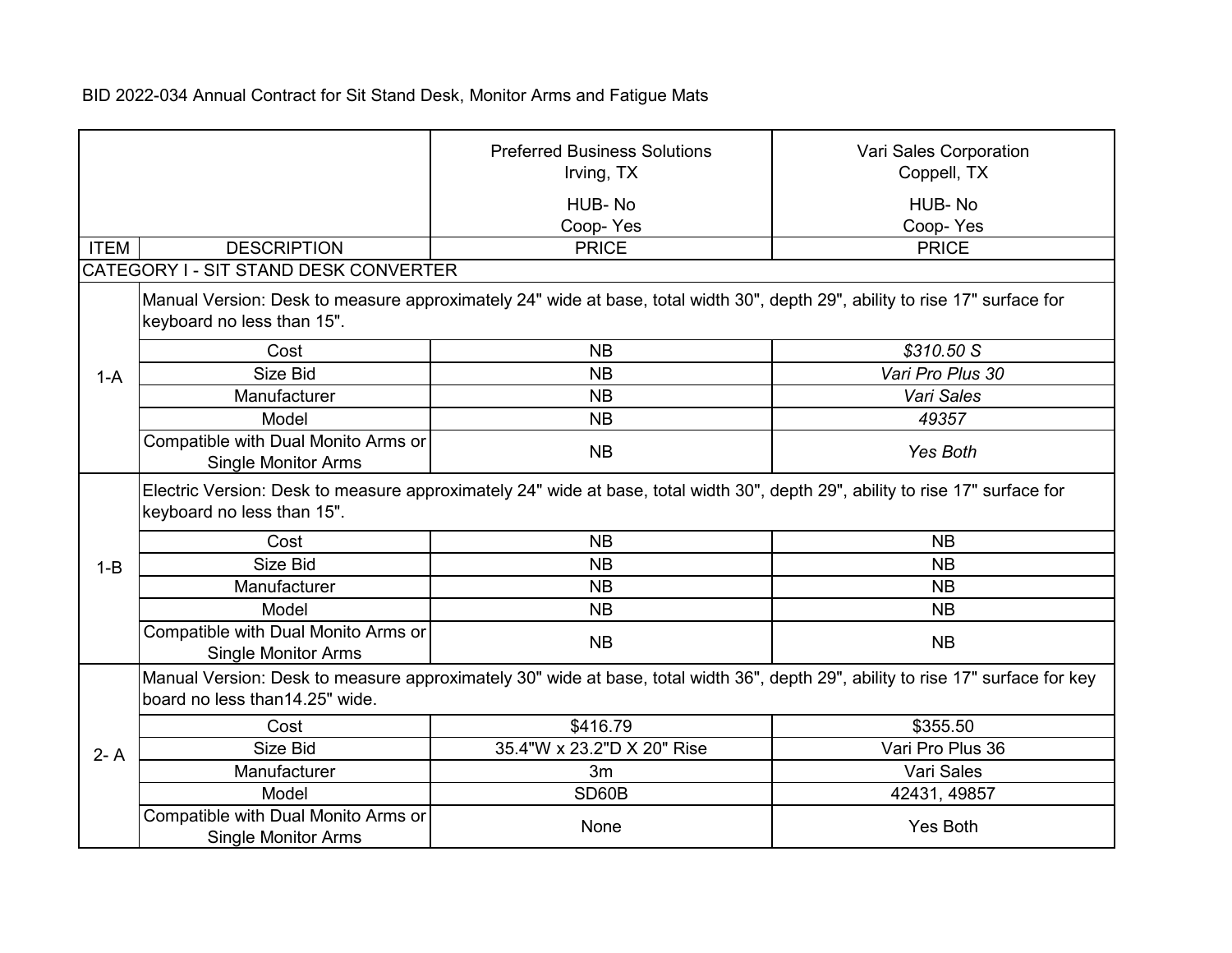|             |                                                                   | TX Interior Resources, LLCDBA Interior                                                                                          |  |
|-------------|-------------------------------------------------------------------|---------------------------------------------------------------------------------------------------------------------------------|--|
|             |                                                                   | <b>Resources</b>                                                                                                                |  |
|             |                                                                   | Dallas, TX                                                                                                                      |  |
|             |                                                                   | HUB-No                                                                                                                          |  |
|             |                                                                   | Coop-Yes                                                                                                                        |  |
| <b>ITEM</b> | <b>DESCRIPTION</b>                                                | <b>PRICE</b>                                                                                                                    |  |
|             | CATEGORY I - SIT STAND DESK CONVERTER                             |                                                                                                                                 |  |
|             | keyboard no less than 15".                                        | Manual Version: Desk to measure approximately 24" wide at base, total width 30", depth 29", ability to rise 17" surface for     |  |
|             | Cost                                                              | <b>NB</b>                                                                                                                       |  |
| $1-A$       | Size Bid                                                          | <b>NB</b>                                                                                                                       |  |
|             | Manufacturer                                                      | <b>NB</b>                                                                                                                       |  |
|             | Model                                                             | <b>NB</b>                                                                                                                       |  |
|             | Compatible with Dual Monito Arms or<br><b>Single Monitor Arms</b> | <b>NB</b>                                                                                                                       |  |
|             | keyboard no less than 15".                                        | Electric Version: Desk to measure approximately 24" wide at base, total width 30", depth 29", ability to rise 17" surface for   |  |
|             | Cost                                                              | <b>NB</b>                                                                                                                       |  |
| $1 - B$     | Size Bid                                                          | <b>NB</b>                                                                                                                       |  |
|             | Manufacturer                                                      | <b>NB</b>                                                                                                                       |  |
|             | Model                                                             | <b>NB</b>                                                                                                                       |  |
|             | Compatible with Dual Monito Arms or                               | <b>NB</b>                                                                                                                       |  |
|             | <b>Single Monitor Arms</b>                                        | Manual Version: Desk to measure approximately 30" wide at base, total width 36", depth 29", ability to rise 17" surface for key |  |
|             | board no less than14.25" wide.                                    |                                                                                                                                 |  |
|             | Cost                                                              | <b>NB</b>                                                                                                                       |  |
| $2 - A$     | Size Bid                                                          | <b>NB</b>                                                                                                                       |  |
|             | Manufacturer                                                      | <b>NB</b>                                                                                                                       |  |
|             | Model                                                             | <b>NB</b>                                                                                                                       |  |
|             | Compatible with Dual Monito Arms or<br><b>Single Monitor Arms</b> | <b>NB</b>                                                                                                                       |  |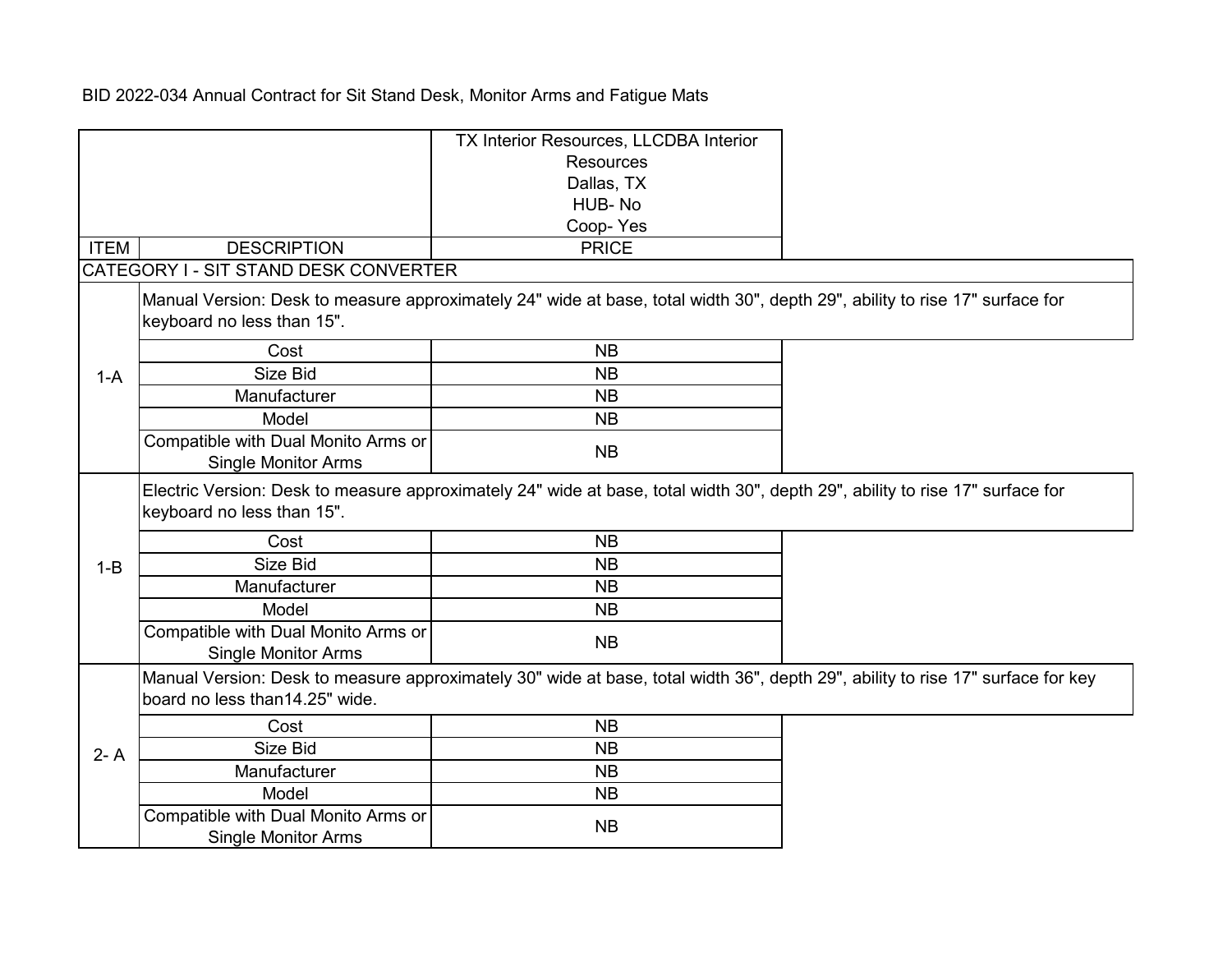|             |                                                                                                                                                                     | Pollock Investments Inc.<br><b>Grand Prairie, TX</b>                                                                          | <b>Wilson Office Interiors</b><br>Dallas, TX |
|-------------|---------------------------------------------------------------------------------------------------------------------------------------------------------------------|-------------------------------------------------------------------------------------------------------------------------------|----------------------------------------------|
|             |                                                                                                                                                                     | HUB-No<br>Coop-Yes                                                                                                            | <b>HUB-Yes</b><br>Coop-Yes                   |
| <b>ITEM</b> | <b>DESCRIPTION</b>                                                                                                                                                  | <b>PRICE</b>                                                                                                                  | <b>PRICE</b>                                 |
|             | CATEGORY I - SIT STAND DESK CONVERTER                                                                                                                               |                                                                                                                               |                                              |
|             | keyboard no less than 14.25" wide.                                                                                                                                  | Electric Version: Desk to measure approximately 30" wide at base, total width 36", depth 29", ability to rise 17" surface for |                                              |
|             | Cost                                                                                                                                                                | <b>NB</b>                                                                                                                     | \$839.52                                     |
| $2 - B$     | Size Bid                                                                                                                                                            | <b>NB</b>                                                                                                                     | 18.4"Rise x 30"W x 22"D                      |
|             | Manufacturer                                                                                                                                                        | <b>NB</b>                                                                                                                     | <b>HAT Collection</b>                        |
|             | Model                                                                                                                                                               | <b>NB</b>                                                                                                                     | <b>WNSTE-1-270</b>                           |
|             | Compatible with Dual Monito Arms or<br><b>Single Monitor Arms?</b>                                                                                                  | <b>NB</b>                                                                                                                     | Single                                       |
|             | Manual Version: Desk to measure approximately 40" wide at base, total width 40", depth 28", ability to rise 23" surface for<br>keyboard no less than 12.75" wide.   |                                                                                                                               |                                              |
|             | Cost                                                                                                                                                                | \$699.06                                                                                                                      | \$642.46                                     |
| $3 - A$     | Size Bid                                                                                                                                                            | 42"Wx23.2"Dx 6.2"-20"Rise                                                                                                     | 17.1" Rise x 30"W x 23"D                     |
|             | Manufacturer                                                                                                                                                        | 3M                                                                                                                            | <b>HAT Collection</b>                        |
|             | Model                                                                                                                                                               | MMMSD70B                                                                                                                      | <b>WNST-2-104 (BLK)</b>                      |
|             | Compatible with Dual Monitor Arm or<br>single Monitor Arm                                                                                                           | Yes                                                                                                                           | Dual                                         |
|             | Electric Version: Desk to measure approximately 40" wide at base, total width 40", depth 28", ability to rise 23" surface for<br>keyboard no less than 12.75" wide. |                                                                                                                               |                                              |
|             | Cost                                                                                                                                                                | <b>NB</b>                                                                                                                     | \$914.88                                     |
| $3 - B$     | Size Bid                                                                                                                                                            | <b>NB</b>                                                                                                                     | 18.4"Rise x 30"W x 22"D                      |
|             | Manufacturer                                                                                                                                                        | <b>NB</b>                                                                                                                     | <b>HAT Collection</b>                        |
|             | Model                                                                                                                                                               | <b>NB</b>                                                                                                                     | <b>WNSTE2-270</b>                            |
|             | Compatible with Dual Monitor Arm or<br>single Monitor Arm                                                                                                           | <b>NB</b>                                                                                                                     | Arms Included                                |

<u> 1989 - Jan Barat, prima politik (</u>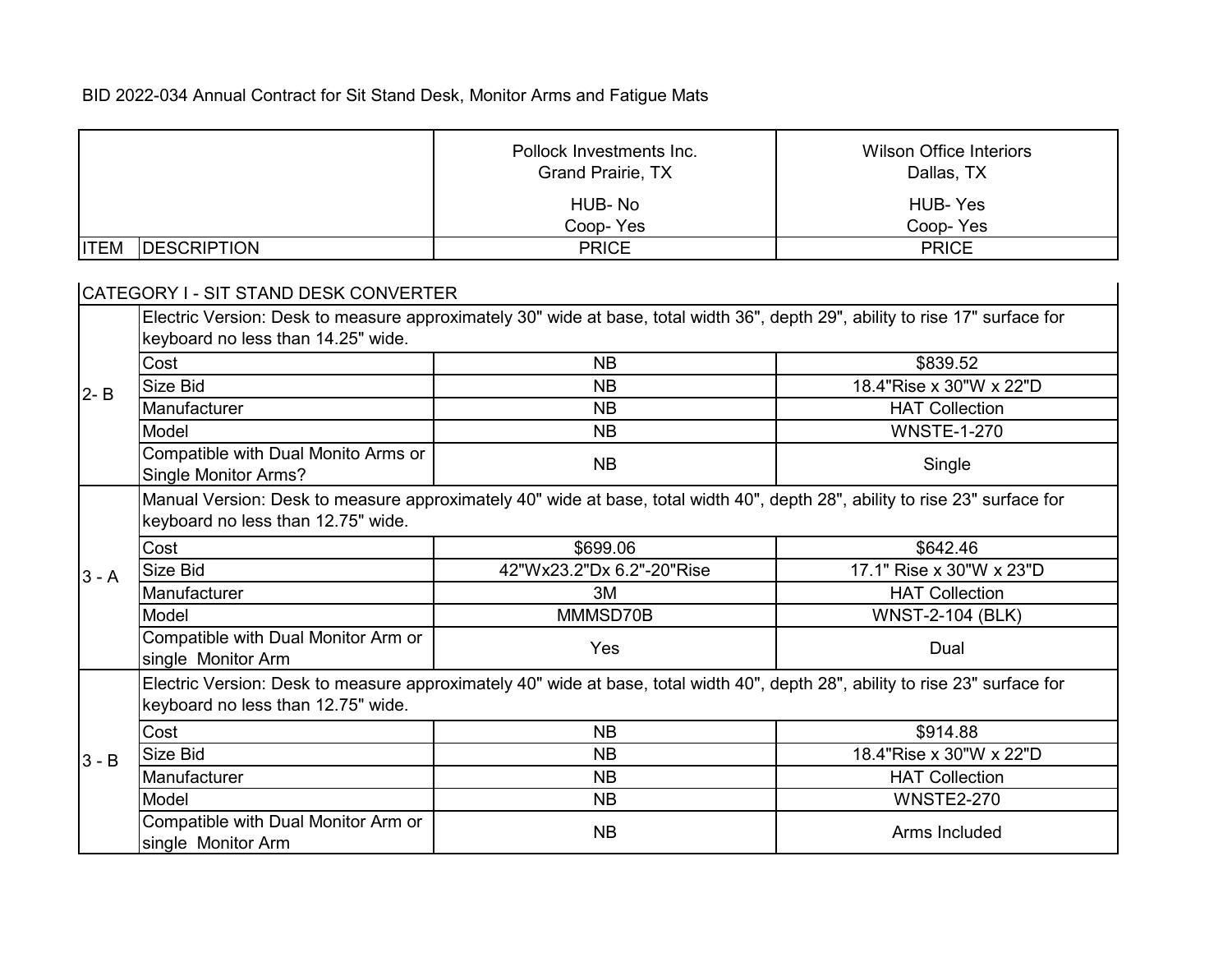|             |                                                                                                                                                                   | Plano Office Supply<br>Plano, TX                                                                                              | Just Ergonomics<br>McKinney, TX |  |  |
|-------------|-------------------------------------------------------------------------------------------------------------------------------------------------------------------|-------------------------------------------------------------------------------------------------------------------------------|---------------------------------|--|--|
|             |                                                                                                                                                                   | HUB-No<br>Coop-Yes                                                                                                            | HUB-No<br>Coop-No               |  |  |
| <b>ITEM</b> | <b>DESCRIPTION</b>                                                                                                                                                | <b>PRICE</b>                                                                                                                  | <b>PRICE</b>                    |  |  |
|             | CATEGORY I - SIT STAND DESK CONVERTER                                                                                                                             |                                                                                                                               |                                 |  |  |
|             | keyboard no less than 14.25" wide.                                                                                                                                | Electric Version: Desk to measure approximately 30" wide at base, total width 36", depth 29", ability to rise 17" surface for |                                 |  |  |
|             | Cost                                                                                                                                                              | \$468.47 S                                                                                                                    | \$399.60 P                      |  |  |
| $2 - B$     | Size Bid                                                                                                                                                          | Per Specs                                                                                                                     | 40"W x 28"D x 23" Rise          |  |  |
|             | Manufacturer                                                                                                                                                      | <b>HumanScale</b>                                                                                                             | <b>Versa Products</b>           |  |  |
|             | Model                                                                                                                                                             | FG1230DB                                                                                                                      | <b>VDPPP3624</b>                |  |  |
|             | Compatible with Dual Monito Arms or<br><b>Single Monitor Arms?</b>                                                                                                | Yes Both                                                                                                                      | <b>No</b>                       |  |  |
|             | Manual Version: Desk to measure approximately 40" wide at base, total width 40", depth 28", ability to rise 23" surface for<br>keyboard no less than 12.75" wide. |                                                                                                                               |                                 |  |  |
|             | Cost                                                                                                                                                              | \$471.19                                                                                                                      | \$384.50 P                      |  |  |
| $3 - A$     | Size Bid                                                                                                                                                          | Per Specs                                                                                                                     | 40"W x 15.7"D x 20" Rise        |  |  |
|             | Manufacturer                                                                                                                                                      | <b>HumanScale</b>                                                                                                             | Intellaspace                    |  |  |
|             | Model                                                                                                                                                             | <b>Quick Stand Eco</b>                                                                                                        | <b>HD-42</b>                    |  |  |
|             | Compatible with Dual Monitor Arm or<br>single Monitor Arm                                                                                                         | Yes Both                                                                                                                      | <b>Yes Both</b>                 |  |  |
|             | keyboard no less than 12.75" wide.                                                                                                                                | Electric Version: Desk to measure approximately 40" wide at base, total width 40", depth 28", ability to rise 23" surface for |                                 |  |  |
|             | Cost                                                                                                                                                              | \$468.47 S                                                                                                                    | \$459.00 P                      |  |  |
| $3 - B$     | Size Bid                                                                                                                                                          | Per Specs                                                                                                                     | 40"W x 16.25" x 20"Rise         |  |  |
|             | Manufacturer                                                                                                                                                      | <b>HumanScale</b>                                                                                                             | <b>Versa Products</b>           |  |  |
|             | Model                                                                                                                                                             | FG1230DB                                                                                                                      | <b>VDPPP4024</b>                |  |  |
|             | Compatible with Dual Monitor Arm or<br>single Monitor Arm                                                                                                         | Yes Both                                                                                                                      | <b>No</b>                       |  |  |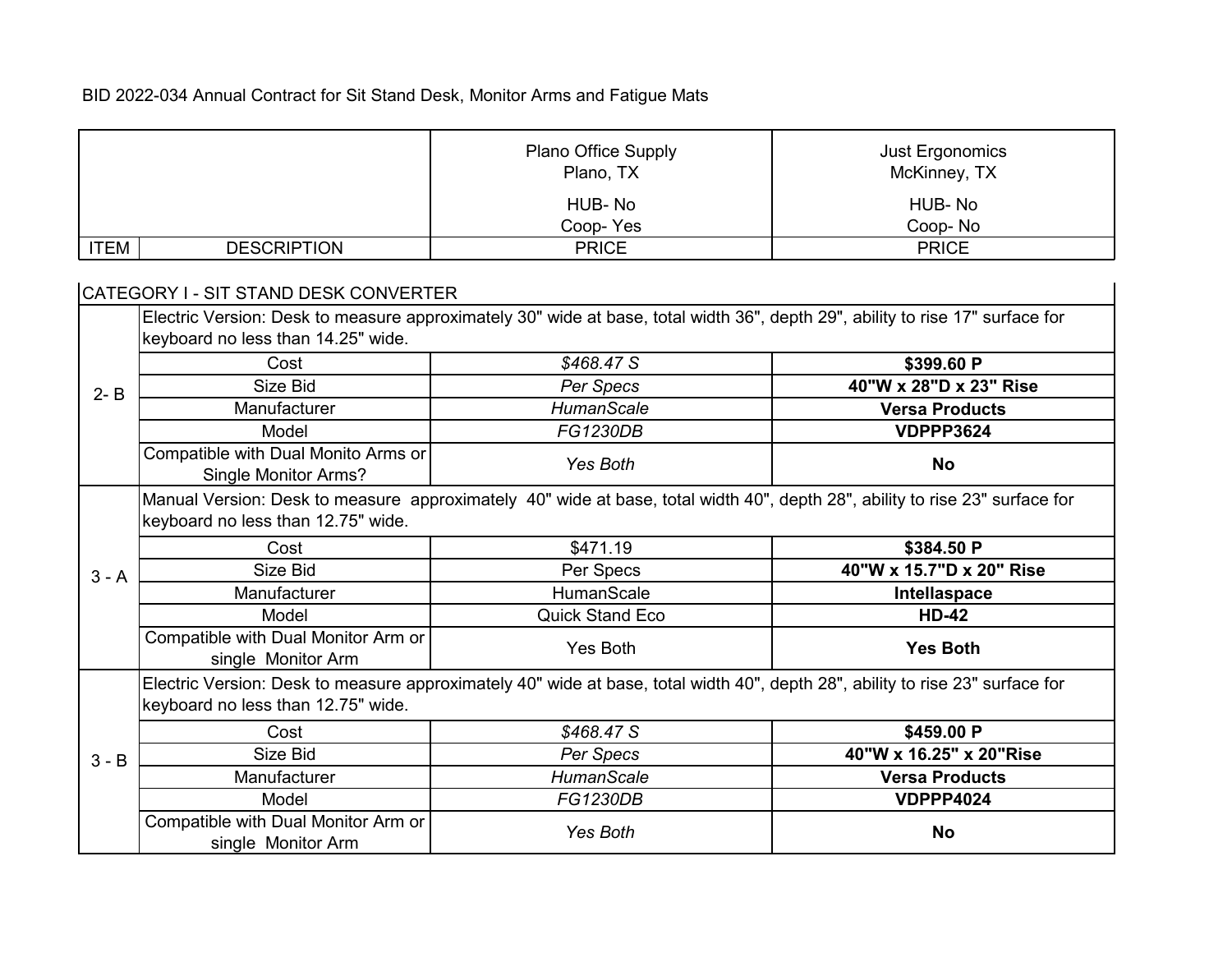|             |                                                                                                                             | <b>Preferred Business Solutions</b>                                                                                           | Vari Sales Corporation |  |
|-------------|-----------------------------------------------------------------------------------------------------------------------------|-------------------------------------------------------------------------------------------------------------------------------|------------------------|--|
|             |                                                                                                                             | Irving, TX                                                                                                                    | Coppell, TX            |  |
|             |                                                                                                                             |                                                                                                                               |                        |  |
|             |                                                                                                                             | HUB-No                                                                                                                        | HUB-No                 |  |
|             |                                                                                                                             | Coop-Yes                                                                                                                      | Coop-Yes               |  |
| <b>ITEM</b> | <b>DESCRIPTION</b>                                                                                                          | <b>PRICE</b>                                                                                                                  | <b>PRICE</b>           |  |
|             | CATEGORY I - SIT STAND DESK CONVERTER                                                                                       |                                                                                                                               |                        |  |
|             |                                                                                                                             | Electric Version: Desk to measure approximately 30" wide at base, total width 36", depth 29", ability to rise 17" surface for |                        |  |
|             | keyboard no less than 14.25" wide.                                                                                          |                                                                                                                               |                        |  |
|             | Cost                                                                                                                        | <b>NB</b>                                                                                                                     | <b>NB</b>              |  |
| $2 - B$     | Size Bid                                                                                                                    | <b>NB</b>                                                                                                                     | <b>NB</b>              |  |
|             | Manufacturer                                                                                                                | <b>NB</b>                                                                                                                     | <b>NB</b>              |  |
|             | Model                                                                                                                       | <b>NB</b>                                                                                                                     | <b>NB</b>              |  |
|             | Compatible with Dual Monito Arms or                                                                                         |                                                                                                                               | <b>NB</b>              |  |
|             | <b>Single Monitor Arms</b>                                                                                                  | <b>NB</b>                                                                                                                     |                        |  |
|             | Manual Version: Desk to measure approximately 40" wide at base, total width 40", depth 28", ability to rise 23" surface for |                                                                                                                               |                        |  |
|             | keyboard no less than 12.75" wide.                                                                                          |                                                                                                                               |                        |  |
|             | Cost                                                                                                                        | \$460.25 S                                                                                                                    | \$517.50               |  |
| $3 - A$     | Size Bid                                                                                                                    | 42"W x 23.2"D x 20"Rise                                                                                                       | Vari Tall 40           |  |
|             | Manufacturer                                                                                                                | 3M                                                                                                                            | Vari Sales             |  |
|             | Model                                                                                                                       | SD70B                                                                                                                         | 45015                  |  |
|             | Compatible with Dual Monitor Arm or                                                                                         | <b>NA</b>                                                                                                                     | Yes Both               |  |
|             | single Monitor Arm                                                                                                          |                                                                                                                               |                        |  |
|             |                                                                                                                             | Electric Version: Desk to measure approximately 40" wide at base, total width 40", depth 28", ability to rise 23" surface for |                        |  |
|             | keyboard no less than 12.75" wide.                                                                                          |                                                                                                                               |                        |  |
|             | Cost                                                                                                                        | <b>NB</b>                                                                                                                     | <b>NB</b>              |  |
| $3 - B$     | Size Bid                                                                                                                    | <b>NB</b>                                                                                                                     | <b>NB</b>              |  |
|             | Manufacturer                                                                                                                | <b>NB</b>                                                                                                                     | <b>NB</b>              |  |
|             | Model                                                                                                                       | <b>NB</b>                                                                                                                     | <b>NB</b>              |  |
|             | Compatible with Dual Monitor Arm or<br>single Monitor Arm                                                                   | <b>NB</b>                                                                                                                     | <b>NB</b>              |  |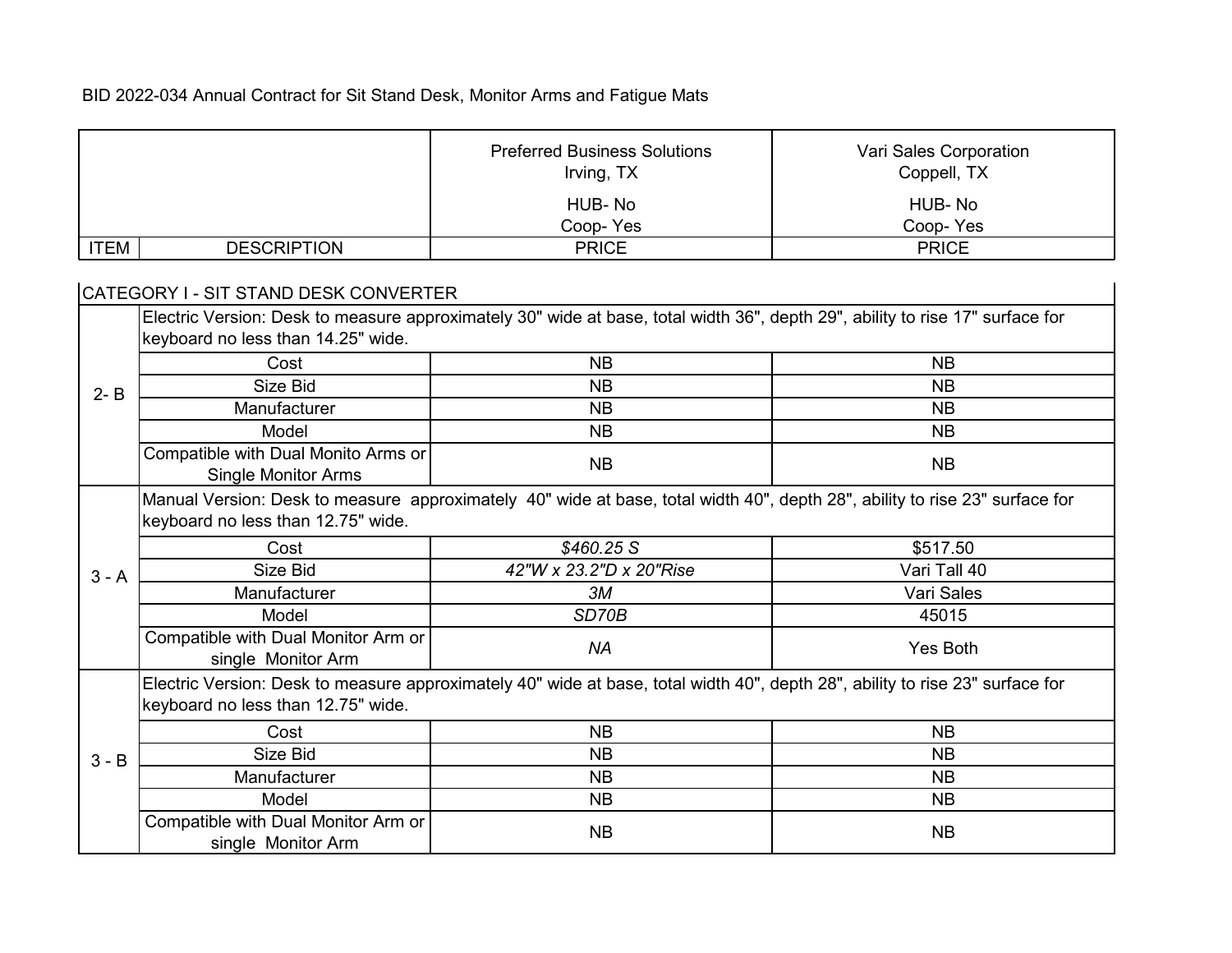|             |                                                                                                                             | <b>TX Interior Resources, LLCDBA Interior</b>                                                                                 |  |
|-------------|-----------------------------------------------------------------------------------------------------------------------------|-------------------------------------------------------------------------------------------------------------------------------|--|
|             |                                                                                                                             | <b>Resources</b>                                                                                                              |  |
|             |                                                                                                                             | Dallas, TX                                                                                                                    |  |
|             |                                                                                                                             | HUB-No                                                                                                                        |  |
|             |                                                                                                                             | Coop-Yes                                                                                                                      |  |
| <b>ITEM</b> | <b>DESCRIPTION</b>                                                                                                          | <b>PRICE</b>                                                                                                                  |  |
|             |                                                                                                                             |                                                                                                                               |  |
|             | CATEGORY I - SIT STAND DESK CONVERTER                                                                                       |                                                                                                                               |  |
|             |                                                                                                                             | Electric Version: Desk to measure approximately 30" wide at base, total width 36", depth 29", ability to rise 17" surface for |  |
|             | keyboard no less than 14.25" wide.                                                                                          |                                                                                                                               |  |
|             | Cost                                                                                                                        | <b>NB</b>                                                                                                                     |  |
| $2 - B$     | Size Bid                                                                                                                    | <b>NB</b>                                                                                                                     |  |
|             | Manufacturer                                                                                                                | <b>NB</b>                                                                                                                     |  |
|             | Model                                                                                                                       | <b>NB</b>                                                                                                                     |  |
|             | Compatible with Dual Monito Arms or                                                                                         | <b>NB</b>                                                                                                                     |  |
|             | <b>Single Monitor Arms</b>                                                                                                  |                                                                                                                               |  |
|             | Manual Version: Desk to measure approximately 40" wide at base, total width 40", depth 28", ability to rise 23" surface for |                                                                                                                               |  |
|             | keyboard no less than 12.75" wide.                                                                                          |                                                                                                                               |  |
|             | Cost                                                                                                                        | <b>NB</b>                                                                                                                     |  |
| $3 - A$     | Size Bid                                                                                                                    | <b>NB</b>                                                                                                                     |  |
|             | Manufacturer                                                                                                                | <b>NB</b>                                                                                                                     |  |
|             | Model                                                                                                                       | <b>NB</b>                                                                                                                     |  |
|             | Compatible with Dual Monitor Arm or                                                                                         |                                                                                                                               |  |
|             | single Monitor Arm                                                                                                          | <b>NB</b>                                                                                                                     |  |
|             |                                                                                                                             | Electric Version: Desk to measure approximately 40" wide at base, total width 40", depth 28", ability to rise 23" surface for |  |
| $3 - B$     | keyboard no less than 12.75" wide.                                                                                          |                                                                                                                               |  |
|             | Cost                                                                                                                        | <b>NB</b>                                                                                                                     |  |
|             | Size Bid                                                                                                                    | <b>NB</b>                                                                                                                     |  |
|             | Manufacturer                                                                                                                | <b>NB</b>                                                                                                                     |  |
|             | Model                                                                                                                       | <b>NB</b>                                                                                                                     |  |
|             | Compatible with Dual Monitor Arm or                                                                                         |                                                                                                                               |  |
|             | single Monitor Arm                                                                                                          | <b>NB</b>                                                                                                                     |  |
|             |                                                                                                                             |                                                                                                                               |  |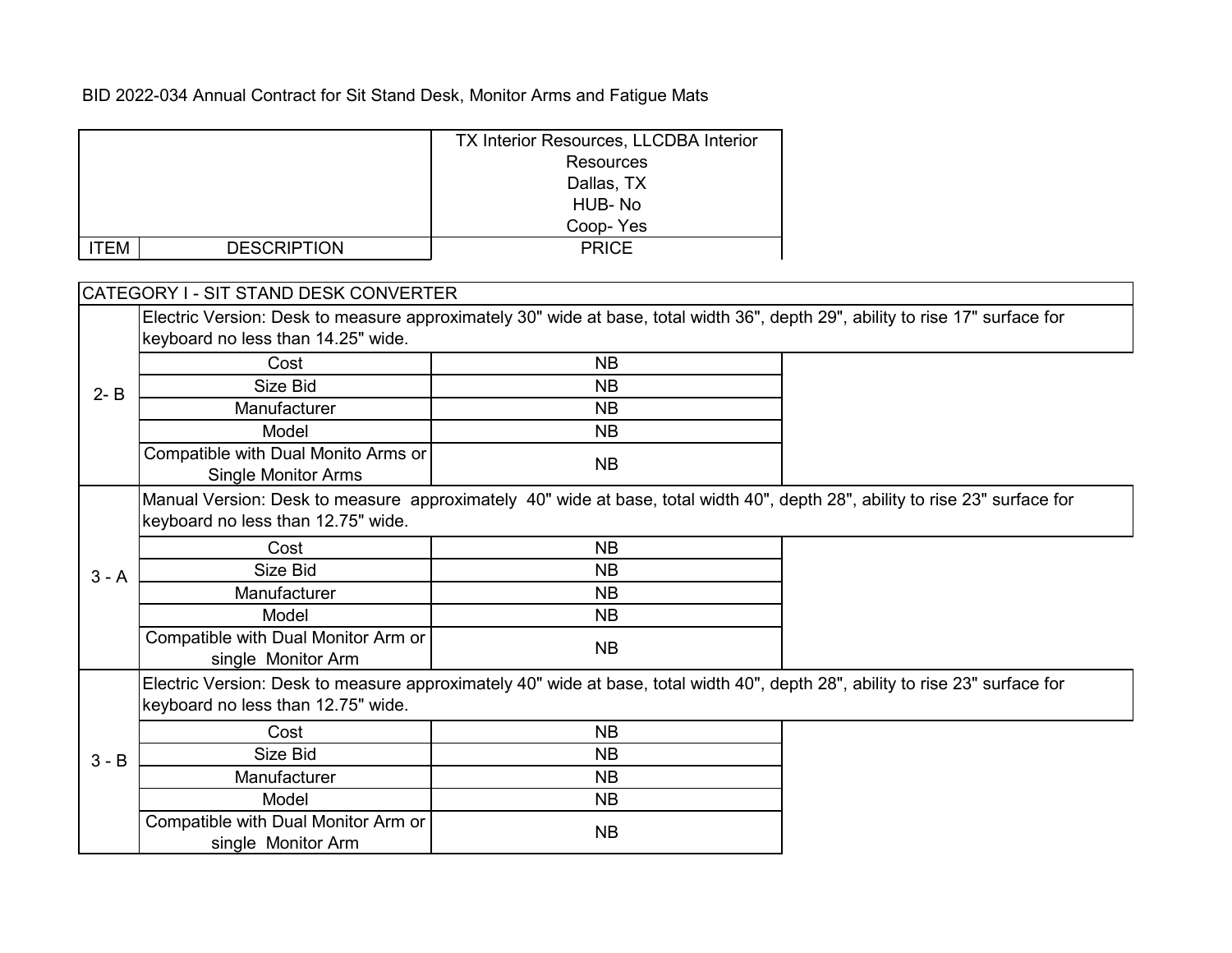|             |                     | Pollock Investments Inc.<br>Grand Prairie, TX | Wilson Office Interiors<br>Dallas, TX |
|-------------|---------------------|-----------------------------------------------|---------------------------------------|
|             |                     | HUB-No                                        | HUB-Yes                               |
|             |                     | Coop-Yes                                      | Coop-Yes                              |
| <b>ITEM</b> | <b>IDESCRIPTION</b> | <b>PRICE</b>                                  | <b>PRICE</b>                          |

|         | CATEGORY I - SIT STAND DESK CONVERTER                                                                                                                                                               |                           |                                                                                                                               |  |
|---------|-----------------------------------------------------------------------------------------------------------------------------------------------------------------------------------------------------|---------------------------|-------------------------------------------------------------------------------------------------------------------------------|--|
|         | Manual Version: Desk adaptable to corner surface to measure approximately 24" wide at the base, total width 36", depth 33.5",<br>ability to rise 17.5" surface for key board no less than 18" wide. |                           |                                                                                                                               |  |
|         | Cost                                                                                                                                                                                                | \$349.11 P                | \$468.22                                                                                                                      |  |
| $4-A$   | Size Bid                                                                                                                                                                                            | 28"W x 23"D x 15.5"H Rise | 36"W x 24"D x 19.29"H Rise                                                                                                    |  |
|         | Manufacturer                                                                                                                                                                                        | <b>Victor</b>             | <b>HAT Collective</b>                                                                                                         |  |
|         | Model                                                                                                                                                                                               | VCTDC300                  | WNST2-DESK-36-CRN                                                                                                             |  |
|         | Compatible with Dual Monitor Arm or<br>single Monitor Arm                                                                                                                                           | <b>Yes</b>                | Yes Both                                                                                                                      |  |
|         | Manual Version: Desk adaptable to corner surface to measure approximately 24" wide at the base, total width 36", depth 33.5",<br>ability to rise 17.5" surface for key boardno less than 18" wide.  |                           |                                                                                                                               |  |
|         | Cost                                                                                                                                                                                                | <b>NB</b>                 | <b>NB</b>                                                                                                                     |  |
| $4 - B$ | Size Bid                                                                                                                                                                                            | <b>NB</b>                 | <b>NB</b>                                                                                                                     |  |
|         | Manufacturer                                                                                                                                                                                        | <b>NB</b>                 | <b>NB</b>                                                                                                                     |  |
|         | Model                                                                                                                                                                                               | <b>NB</b>                 | <b>NB</b>                                                                                                                     |  |
|         | Compatible with Dual Monitor Arm or<br>single Monitor Arm                                                                                                                                           | <b>NB</b>                 | <b>NB</b>                                                                                                                     |  |
|         | ability to rise 17.5" surface for keyboard no less than14" wide.                                                                                                                                    |                           | Manual Version: Desk adaptable to corner surface to measure approximately 40" wide at the base, total width 40", depth 21.5", |  |
|         | Cost                                                                                                                                                                                                | <b>NB</b>                 | \$468.22                                                                                                                      |  |
| $5-A$   | Size Bid                                                                                                                                                                                            | <b>NB</b>                 | 36"W x 24"D x 19.29"H Rise                                                                                                    |  |
|         | Manufacturer                                                                                                                                                                                        | <b>NB</b>                 | <b>HAT Collection</b>                                                                                                         |  |
|         | Model                                                                                                                                                                                               | <b>NB</b>                 | WNST2-DESK-36-CRN                                                                                                             |  |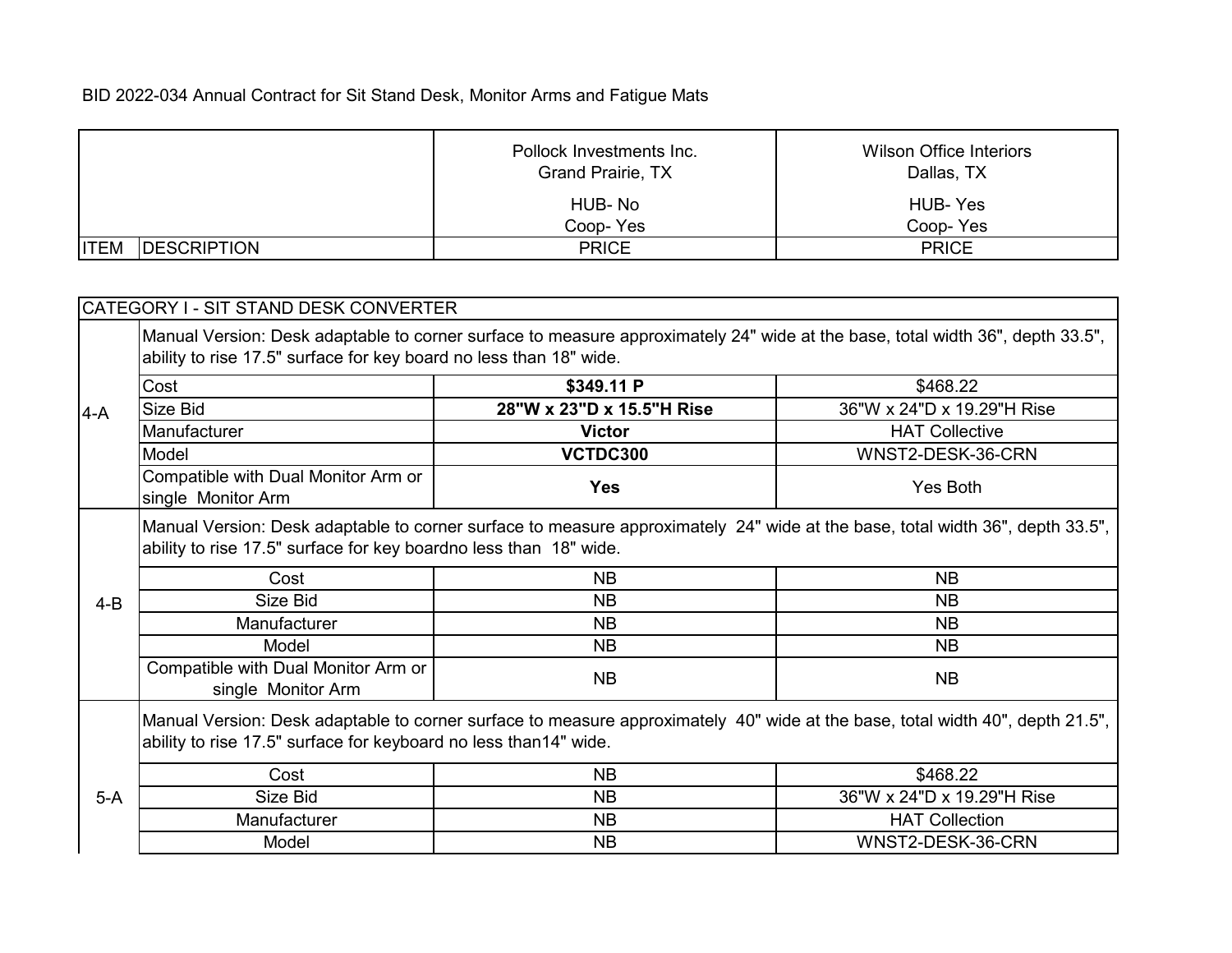|                                   | <b>Plano Office Supply</b><br>Plano, TX | Just Ergonomics<br>McKinney, TX |
|-----------------------------------|-----------------------------------------|---------------------------------|
|                                   | HUB-No                                  | HUB-No                          |
|                                   | Coop-Yes                                | Coop-No                         |
| <b>ITEM</b><br><b>DESCRIPTION</b> | <b>PRICE</b>                            | <b>PRICE</b>                    |

|         | CATEGORY I - SIT STAND DESK CONVERTER                                                                                                                                                               |                        |                                |  |
|---------|-----------------------------------------------------------------------------------------------------------------------------------------------------------------------------------------------------|------------------------|--------------------------------|--|
|         | Manual Version: Desk adaptable to corner surface to measure approximately 24" wide at the base, total width 36", depth 33.5",<br>ability to rise 17.5" surface for key board no less than 18" wide. |                        |                                |  |
|         | Cost                                                                                                                                                                                                | \$471.19               | \$387.00 S                     |  |
| $4-A$   | Size Bid                                                                                                                                                                                            | Per Specs              | 36.2"W x 23.6"D x 19.29"Rise   |  |
|         | Manufacturer                                                                                                                                                                                        | <b>HumanScale</b>      | <b>Innovative Design Works</b> |  |
|         | Model                                                                                                                                                                                               | <b>Quick Stand Eco</b> | WNST2-DESKCR-36-BLK            |  |
|         | Compatible with Dual Monitor Arm or<br>single Monitor Arm                                                                                                                                           | Yes Both               | Yes Both                       |  |
|         | Manual Version: Desk adaptable to corner surface to measure approximately 24" wide at the base, total width 36", depth 33.5",<br>ability to rise 17.5" surface for key boardno less than 18" wide.  |                        |                                |  |
|         | Cost                                                                                                                                                                                                | \$468.47 S             | \$439.20 P                     |  |
| $4 - B$ | Size Bid                                                                                                                                                                                            | Per Specs              | 35.4"W x 20.9 D x 23.45"H Rise |  |
|         | Manufacturer                                                                                                                                                                                        | <b>HumanScale</b>      | Ergotech                       |  |
|         | Model                                                                                                                                                                                               | <b>FG1230DB</b>        | <b>FDM E-DESK</b>              |  |
|         | Compatible with Dual Monitor Arm or<br>single Monitor Arm                                                                                                                                           | Yes Both               | <b>Yes Both</b>                |  |
|         | Manual Version: Desk adaptable to corner surface to measure approximately 40" wide at the base, total width 40", depth 21.5",<br>ability to rise 17.5" surface for keyboard no less than14" wide.   |                        |                                |  |
|         | Cost                                                                                                                                                                                                | \$471.19               | \$429.50 S                     |  |
| $5-A$   | Size Bid                                                                                                                                                                                            | Per Specs              | 40"W x 23.7"D x 20"Rise        |  |
|         | Manufacturer                                                                                                                                                                                        | HumanScale             | Intellaspace                   |  |
|         | Model                                                                                                                                                                                               | <b>Quick Stand Eco</b> | 25230CORB                      |  |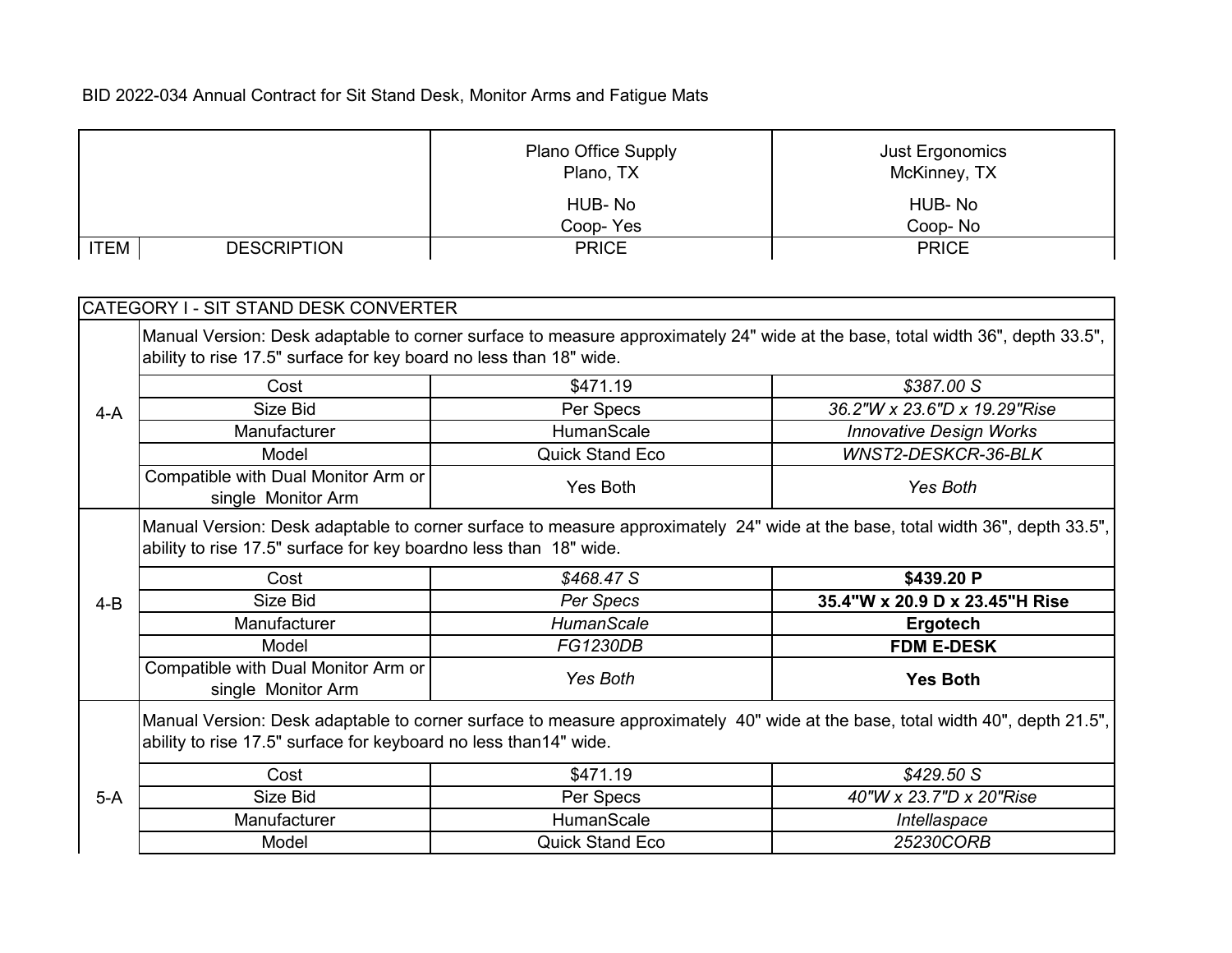|             |                                                                    | <b>Preferred Business Solutions</b>                                                                                           | Vari Sales Corporation |
|-------------|--------------------------------------------------------------------|-------------------------------------------------------------------------------------------------------------------------------|------------------------|
|             |                                                                    | Irving, TX                                                                                                                    | Coppell, TX            |
|             |                                                                    | HUB-No                                                                                                                        | HUB-No                 |
|             |                                                                    | Coop-Yes                                                                                                                      | Coop-Yes               |
| <b>ITEM</b> | <b>DESCRIPTION</b>                                                 | <b>PRICE</b>                                                                                                                  | <b>PRICE</b>           |
|             |                                                                    |                                                                                                                               |                        |
|             | CATEGORY I - SIT STAND DESK CONVERTER                              |                                                                                                                               |                        |
|             |                                                                    |                                                                                                                               |                        |
|             |                                                                    | Manual Version: Desk adaptable to corner surface to measure approximately 24" wide at the base, total width 36", depth 33.5", |                        |
|             | ability to rise 17.5" surface for key board no less than 18" wide. |                                                                                                                               |                        |
|             | Cost                                                               | <b>NB</b>                                                                                                                     | \$445.50               |
| $4-A$       | Size Bid                                                           | <b>NB</b>                                                                                                                     | Vari Cube Corner 36    |
|             | Manufacturer                                                       | <b>NB</b>                                                                                                                     | Vari Sales             |
|             | Model                                                              | <b>NB</b>                                                                                                                     | 49362                  |
|             | Compatible with Dual Monitor Arm or                                |                                                                                                                               |                        |
|             | single Monitor Arm                                                 | <b>NB</b>                                                                                                                     | Yes Both               |
|             |                                                                    | Manual Version: Desk adaptable to corner surface to measure approximately 24" wide at the base, total width 36", depth 33.5", |                        |
|             | ability to rise 17.5" surface for key boardno less than 18" wide.  |                                                                                                                               |                        |
|             |                                                                    |                                                                                                                               |                        |
|             | Cost                                                               | <b>NB</b>                                                                                                                     | <b>NB</b>              |
| $4 - B$     | Size Bid                                                           | <b>NB</b>                                                                                                                     | <b>NB</b>              |
|             | Manufacturer                                                       | <b>NB</b>                                                                                                                     | <b>NB</b>              |
|             | Model                                                              | <b>NB</b>                                                                                                                     | <b>NB</b>              |
|             | Compatible with Dual Monitor Arm or                                | <b>NB</b>                                                                                                                     | <b>NB</b>              |
|             | single Monitor Arm                                                 |                                                                                                                               |                        |
|             |                                                                    | Manual Version: Desk adaptable to corner surface to measure approximately 40" wide at the base, total width 40", depth 21.5", |                        |
|             | ability to rise 17.5" surface for keyboard no less than14" wide.   |                                                                                                                               |                        |
|             | Cost                                                               | \$509.31                                                                                                                      | \$414.00 P             |
| $5-A$       | Size Bid                                                           | 42"W x 31.2"D x 20"Rise                                                                                                       | Vari Cube Plus 40      |
|             | Manufacturer                                                       | 3M                                                                                                                            | <b>Vari Sales</b>      |
|             | Model                                                              | SD80B                                                                                                                         | 49884                  |
|             |                                                                    |                                                                                                                               |                        |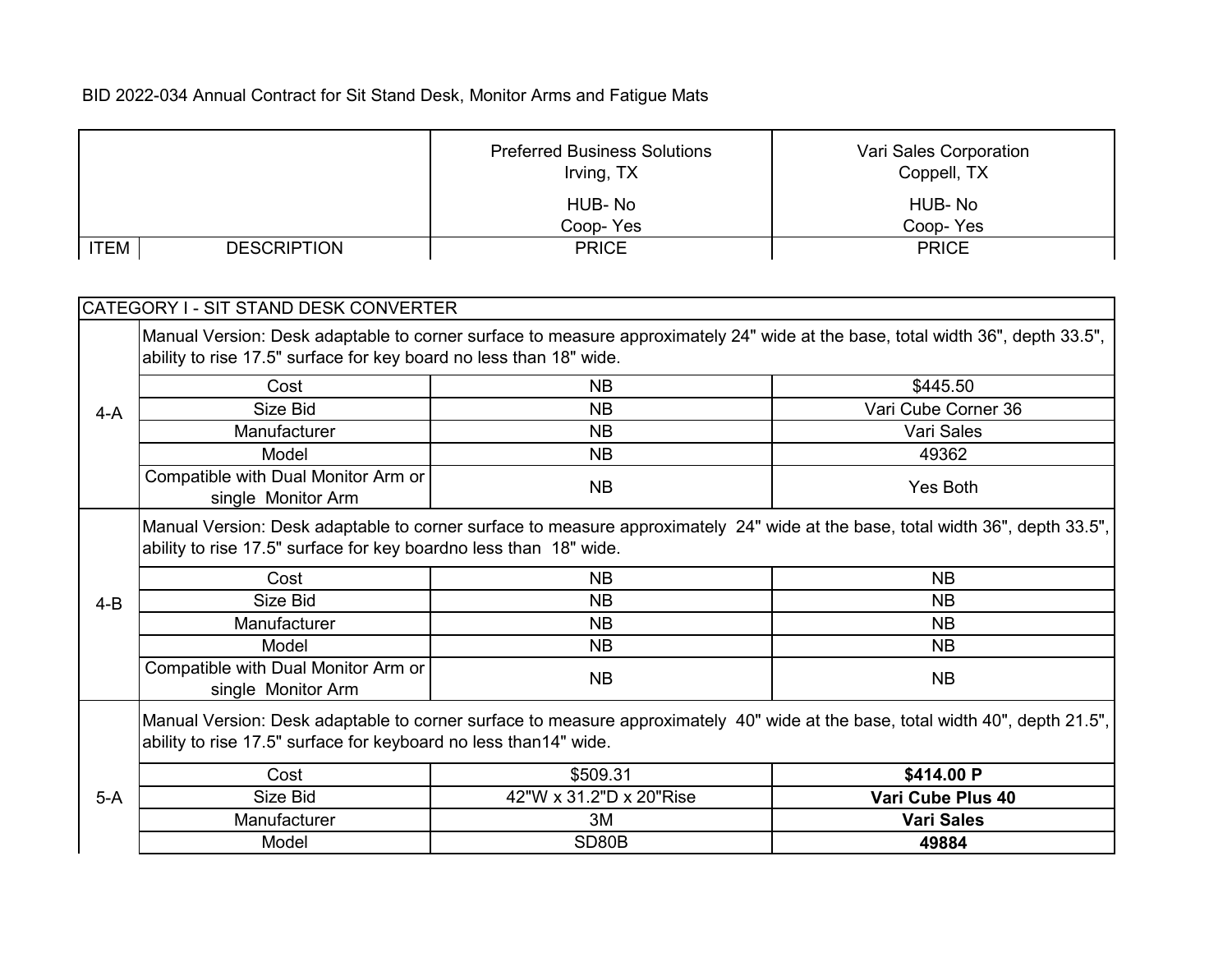|             |                    | <b>TX Interior Resources, LLCDBA Interior</b> |
|-------------|--------------------|-----------------------------------------------|
|             |                    | <b>Resources</b>                              |
|             |                    | Dallas, TX                                    |
|             |                    | HUB-No                                        |
|             |                    | Coop-Yes                                      |
| <b>ITEM</b> | <b>DESCRIPTION</b> | <b>PRICE</b>                                  |

| CATEGORY I - SIT STAND DESK CONVERTER                     |                     |                                                                                                                                                                                                                                                                                                                                                                                                                                                                                                                                                                                                                |
|-----------------------------------------------------------|---------------------|----------------------------------------------------------------------------------------------------------------------------------------------------------------------------------------------------------------------------------------------------------------------------------------------------------------------------------------------------------------------------------------------------------------------------------------------------------------------------------------------------------------------------------------------------------------------------------------------------------------|
|                                                           |                     |                                                                                                                                                                                                                                                                                                                                                                                                                                                                                                                                                                                                                |
| Cost                                                      | <b>NB</b>           |                                                                                                                                                                                                                                                                                                                                                                                                                                                                                                                                                                                                                |
| Size Bid                                                  | <b>NB</b>           |                                                                                                                                                                                                                                                                                                                                                                                                                                                                                                                                                                                                                |
| <b>Manufacturer</b>                                       | NB.                 |                                                                                                                                                                                                                                                                                                                                                                                                                                                                                                                                                                                                                |
| Model                                                     | <b>NB</b>           |                                                                                                                                                                                                                                                                                                                                                                                                                                                                                                                                                                                                                |
| Compatible with Dual Monitor Arm or<br>single Monitor Arm | <b>NB</b>           |                                                                                                                                                                                                                                                                                                                                                                                                                                                                                                                                                                                                                |
|                                                           |                     |                                                                                                                                                                                                                                                                                                                                                                                                                                                                                                                                                                                                                |
| Cost                                                      | <b>NB</b>           |                                                                                                                                                                                                                                                                                                                                                                                                                                                                                                                                                                                                                |
| Size Bid                                                  | <b>NB</b>           |                                                                                                                                                                                                                                                                                                                                                                                                                                                                                                                                                                                                                |
| <b>Manufacturer</b>                                       | <b>NB</b>           |                                                                                                                                                                                                                                                                                                                                                                                                                                                                                                                                                                                                                |
| Model                                                     | <b>NB</b>           |                                                                                                                                                                                                                                                                                                                                                                                                                                                                                                                                                                                                                |
| Compatible with Dual Monitor Arm or<br>single Monitor Arm | <b>NB</b>           |                                                                                                                                                                                                                                                                                                                                                                                                                                                                                                                                                                                                                |
|                                                           |                     |                                                                                                                                                                                                                                                                                                                                                                                                                                                                                                                                                                                                                |
| Cost                                                      | <b>NB</b>           |                                                                                                                                                                                                                                                                                                                                                                                                                                                                                                                                                                                                                |
| Size Bid                                                  | <b>NB</b>           |                                                                                                                                                                                                                                                                                                                                                                                                                                                                                                                                                                                                                |
|                                                           | <b>NB</b>           |                                                                                                                                                                                                                                                                                                                                                                                                                                                                                                                                                                                                                |
|                                                           |                     |                                                                                                                                                                                                                                                                                                                                                                                                                                                                                                                                                                                                                |
|                                                           | <b>Manufacturer</b> | Manual Version: Desk adaptable to corner surface to measure approximately 24" wide at the base, total width 36", depth 33.5",<br>ability to rise 17.5" surface for key board no less than 18" wide.<br>Manual Version: Desk adaptable to corner surface to measure approximately 24" wide at the base, total width 36", depth 33.5",<br>ability to rise 17.5" surface for key boardno less than 18" wide.<br>Manual Version: Desk adaptable to corner surface to measure approximately 40" wide at the base, total width 40", depth 21.5",<br>ability to rise 17.5" surface for keyboard no less than14" wide. |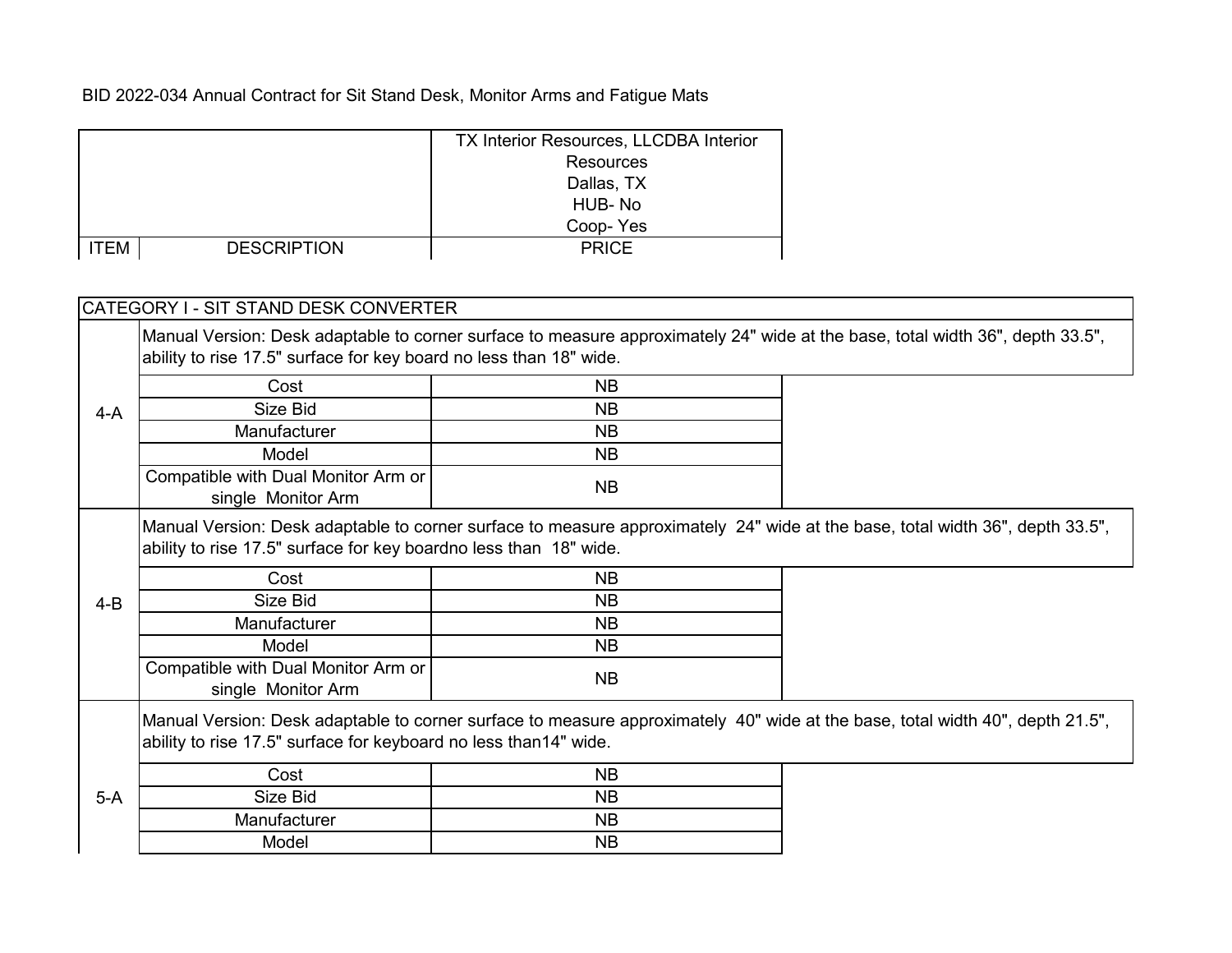|             |                                                                | Pollock Investments Inc.<br><b>Grand Prairie, TX</b>                                                                             | <b>Wilson Office Interiors</b><br>Dallas, TX |
|-------------|----------------------------------------------------------------|----------------------------------------------------------------------------------------------------------------------------------|----------------------------------------------|
|             |                                                                | HUB-No<br>Coop-Yes                                                                                                               | <b>HUB-Yes</b><br>Coop-Yes                   |
| <b>ITEM</b> | <b>DESCRIPTION</b>                                             | <b>PRICE</b>                                                                                                                     | <b>PRICE</b>                                 |
|             | Compatible with Dual Monitor Arm or<br>single Monitor Arm      | <b>NB</b>                                                                                                                        | <b>Yes Both</b>                              |
|             | CATEGORY I - SIT STAND DESK CONVERTER                          |                                                                                                                                  |                                              |
|             | ability to rise 17.5" surface for key board 14" wide.          | Electric Version: Desk adaptable to corner surface to measure approximately 40" wide at the base, total width 40", depth 21.5",  |                                              |
|             | Cost                                                           | <b>NB</b>                                                                                                                        | <b>NB</b>                                    |
| $5 - B$     | Size Bid                                                       | <b>NB</b>                                                                                                                        | <b>NB</b>                                    |
|             | Manufacturer                                                   | <b>NB</b>                                                                                                                        | NB                                           |
|             | Model                                                          | <b>NB</b>                                                                                                                        | <b>NB</b>                                    |
|             | Compatible with Dual Monitor Arm or<br>single Monitor Arm      | <b>NB</b>                                                                                                                        | <b>NB</b>                                    |
|             | to a height of 50.5" surface for keyboard no less than 29.25". | Manual Version: Desk free standing to measure approximately 28 7/8" wide at base, total width 48", depth 29.25", ability to rise |                                              |
|             | Cost                                                           | <b>NB</b>                                                                                                                        | <b>NB</b>                                    |
| $6 - A$     | Size Bid                                                       | <b>NB</b>                                                                                                                        | <b>NB</b>                                    |
|             | Manufacturer                                                   | <b>NB</b>                                                                                                                        | <b>NB</b>                                    |
|             | Model                                                          | <b>NB</b>                                                                                                                        | <b>NB</b>                                    |
|             | Compatible with Dual Monitor Arm or<br>single Monitor Arm      | <b>NB</b>                                                                                                                        | <b>NB</b>                                    |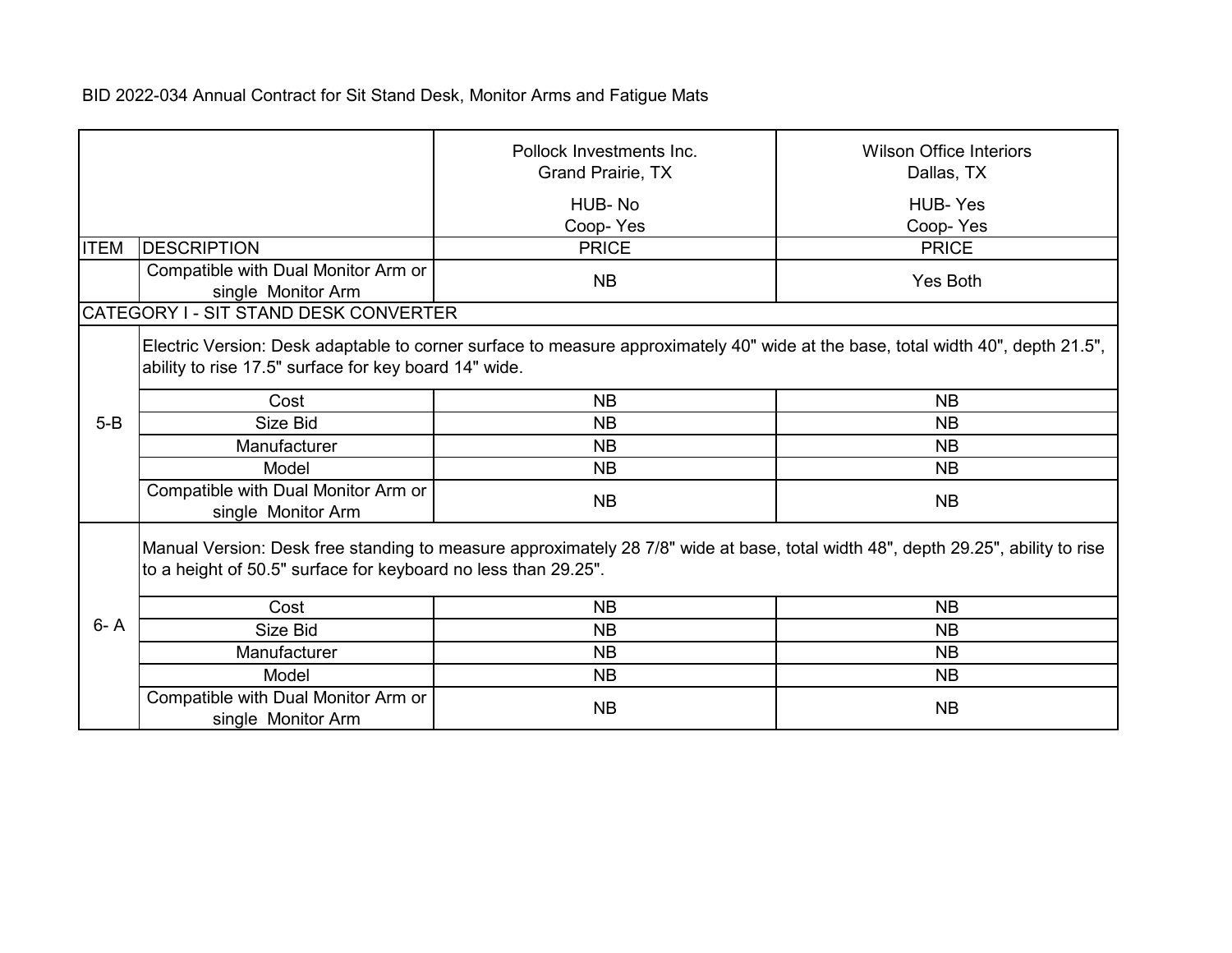|             |                                                                | Plano Office Supply<br>Plano, TX                                                                                                 | Just Ergonomics<br>McKinney, TX                                                                                                 |
|-------------|----------------------------------------------------------------|----------------------------------------------------------------------------------------------------------------------------------|---------------------------------------------------------------------------------------------------------------------------------|
|             |                                                                | HUB-No<br>Coop-Yes                                                                                                               | HUB-No<br>Coop-No                                                                                                               |
| <b>ITEM</b> | <b>DESCRIPTION</b>                                             | <b>PRICE</b>                                                                                                                     | <b>PRICE</b>                                                                                                                    |
|             | Compatible with Dual Monitor Arm or<br>single Monitor Arm      | <b>Yes Both</b>                                                                                                                  | Yes Both                                                                                                                        |
|             | CATEGORY I - SIT STAND DESK CONVERTER                          |                                                                                                                                  |                                                                                                                                 |
|             | ability to rise 17.5" surface for key board 14" wide.          |                                                                                                                                  | Electric Version: Desk adaptable to corner surface to measure approximately 40" wide at the base, total width 40", depth 21.5", |
|             | Cost                                                           | \$468.47 P                                                                                                                       | \$459.00 S                                                                                                                      |
| $5-B$       | Size Bid                                                       | <b>Per Specs</b>                                                                                                                 | 40"W x 13.5"D x 20 "Rise                                                                                                        |
|             | Manufacturer                                                   | <b>HumanScale</b>                                                                                                                | <b>Versa Products</b>                                                                                                           |
|             | Model                                                          | <b>FG1230DB</b>                                                                                                                  | VDPPP4024                                                                                                                       |
|             | Compatible with Dual Monitor Arm or<br>single Monitor Arm      | <b>Yes Both</b>                                                                                                                  | <b>No</b>                                                                                                                       |
|             | to a height of 50.5" surface for keyboard no less than 29.25". | Manual Version: Desk free standing to measure approximately 28 7/8" wide at base, total width 48", depth 29.25", ability to rise |                                                                                                                                 |
|             | Cost                                                           | \$471.19 P                                                                                                                       | \$622.50 S                                                                                                                      |
| $6 - A$     | Size Bid                                                       | <b>Per Specs</b>                                                                                                                 | 48"W x 29.25"D x 50.5"Rise                                                                                                      |
|             | Manufacturer                                                   | <b>HumanScale</b>                                                                                                                | ESI Ergo                                                                                                                        |
|             | Model                                                          | <b>Quick Stand Eco</b>                                                                                                           | 2QC-R4824-QS-T                                                                                                                  |
|             | Compatible with Dual Monitor Arm or<br>single Monitor Arm      | <b>Yes Both</b>                                                                                                                  | <b>Yes Both</b>                                                                                                                 |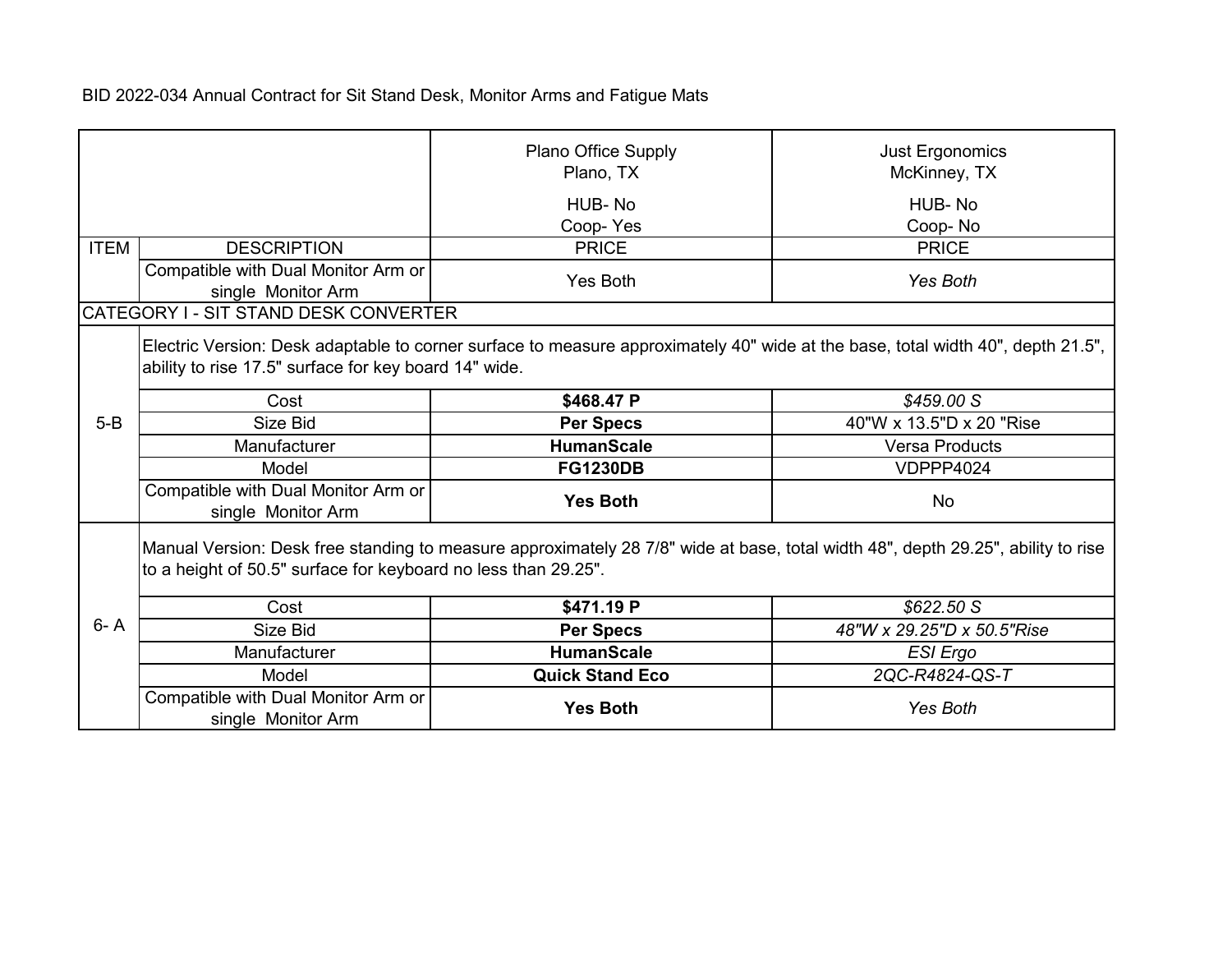|             |                                                                | <b>Preferred Business Solutions</b><br>Irving, TX                                                                                | Vari Sales Corporation<br>Coppell, TX |
|-------------|----------------------------------------------------------------|----------------------------------------------------------------------------------------------------------------------------------|---------------------------------------|
|             |                                                                | HUB-No<br>Coop-Yes                                                                                                               | HUB-No<br>Coop-Yes                    |
| <b>ITEM</b> | <b>DESCRIPTION</b>                                             | <b>PRICE</b>                                                                                                                     | <b>PRICE</b>                          |
|             | Compatible with Dual Monitor Arm or<br>single Monitor Arm      | <b>Yes Both</b>                                                                                                                  | <b>Yes Both</b>                       |
|             | CATEGORY I - SIT STAND DESK CONVERTER                          |                                                                                                                                  |                                       |
|             | ability to rise 17.5" surface for key board 14" wide.          | Electric Version: Desk adaptable to corner surface to measure approximately 40" wide at the base, total width 40", depth 21.5",  |                                       |
|             | Cost                                                           | <b>NB</b>                                                                                                                        | <b>NB</b>                             |
| $5-B$       | Size Bid                                                       | <b>NB</b>                                                                                                                        | <b>NB</b>                             |
|             | Manufacturer                                                   | <b>NB</b>                                                                                                                        | <b>NB</b>                             |
|             | Model                                                          | <b>NB</b>                                                                                                                        | <b>NB</b>                             |
|             | Compatible with Dual Monitor Arm or<br>single Monitor Arm      | <b>NB</b>                                                                                                                        | <b>NB</b>                             |
|             | to a height of 50.5" surface for keyboard no less than 29.25". | Manual Version: Desk free standing to measure approximately 28 7/8" wide at base, total width 48", depth 29.25", ability to rise |                                       |
|             | Cost                                                           | <b>NB</b>                                                                                                                        | <b>NB</b>                             |
| $6 - A$     | Size Bid                                                       | <b>NB</b>                                                                                                                        | <b>NB</b>                             |
|             | Manufacturer                                                   | <b>NB</b>                                                                                                                        | <b>NB</b>                             |
|             | Model                                                          | <b>NB</b>                                                                                                                        | <b>NB</b>                             |
|             | Compatible with Dual Monitor Arm or<br>single Monitor Arm      | <b>NB</b>                                                                                                                        | <b>NB</b>                             |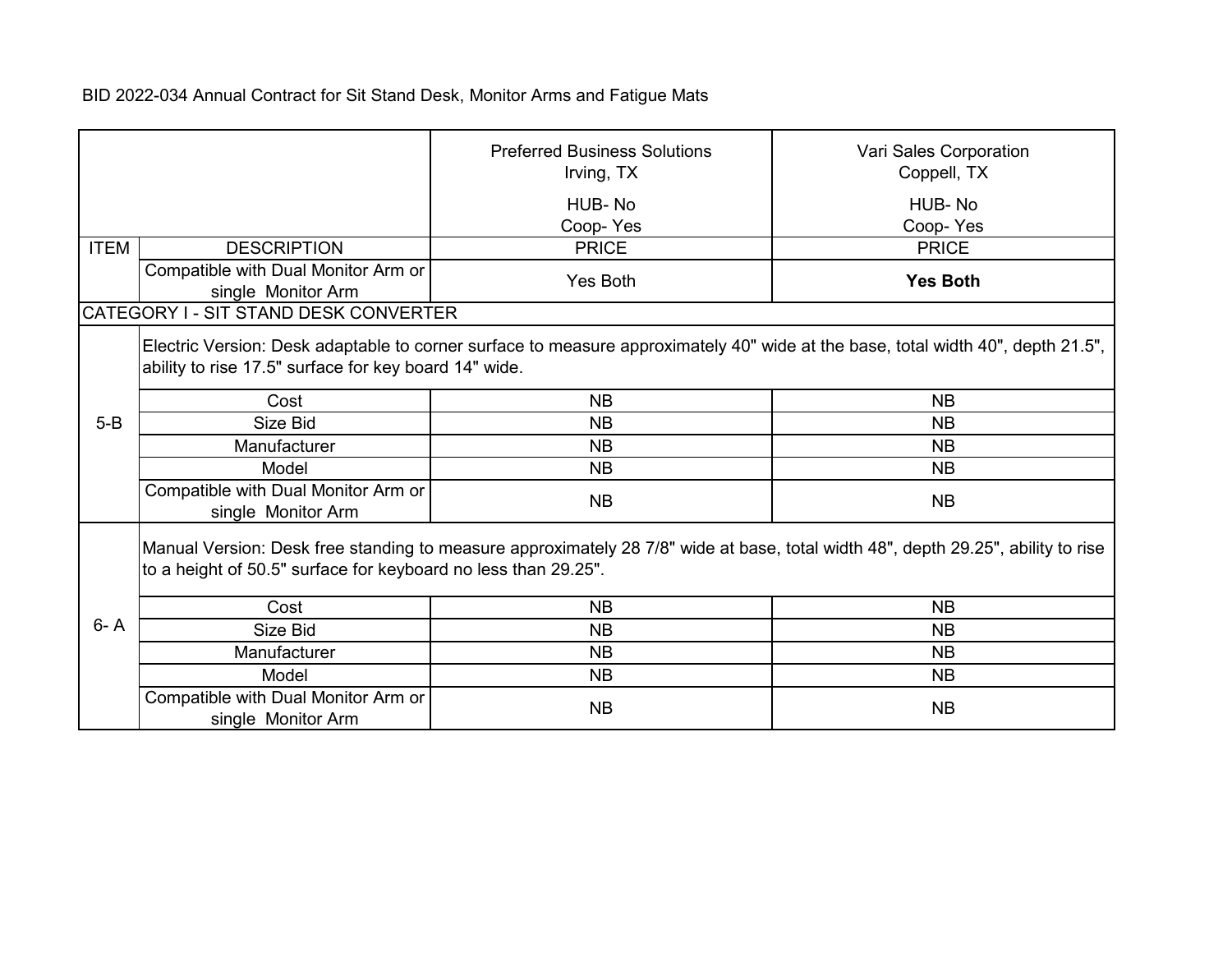|             |                                                             | TX Interior Resources, LLCDBA Interior                                                                                              |  |
|-------------|-------------------------------------------------------------|-------------------------------------------------------------------------------------------------------------------------------------|--|
|             |                                                             | <b>Resources</b>                                                                                                                    |  |
|             |                                                             | Dallas, TX                                                                                                                          |  |
|             |                                                             | HUB-No                                                                                                                              |  |
|             |                                                             | Coop-Yes                                                                                                                            |  |
| <b>ITEM</b> | <b>DESCRIPTION</b>                                          | <b>PRICE</b>                                                                                                                        |  |
|             | Compatible with Dual Monitor Arm or                         |                                                                                                                                     |  |
|             | single Monitor Arm                                          | <b>NB</b>                                                                                                                           |  |
|             | CATEGORY I - SIT STAND DESK CONVERTER                       |                                                                                                                                     |  |
|             | ability to rise 17.5" surface for key board 14" wide.       | Electric Version: Desk adaptable to corner surface to measure approximately 40" wide at the base, total width 40", depth 21.5",     |  |
|             | Cost                                                        | <b>NB</b>                                                                                                                           |  |
| $5-B$       | Size Bid                                                    | <b>NB</b>                                                                                                                           |  |
|             | Manufacturer                                                | <b>NB</b>                                                                                                                           |  |
|             | Model                                                       | <b>NB</b>                                                                                                                           |  |
|             | Compatible with Dual Monitor Arm or<br>single Monitor Arm   | <b>NB</b>                                                                                                                           |  |
|             | a height of 50.5" surface for keyboard no less than 29.25". | Manual Version: Desk free standing to measure approximately 28 7/8" wide at base, total width 48", depth 29.25", ability to rise to |  |
|             | Cost                                                        | <b>NB</b>                                                                                                                           |  |
| $6 - A$     | Size Bid                                                    | <b>NB</b>                                                                                                                           |  |
|             | Manufacturer                                                | <b>NB</b>                                                                                                                           |  |
|             | Model                                                       | <b>NB</b>                                                                                                                           |  |
|             | Compatible with Dual Monitor Arm or<br>single Monitor Arm   | <b>NB</b>                                                                                                                           |  |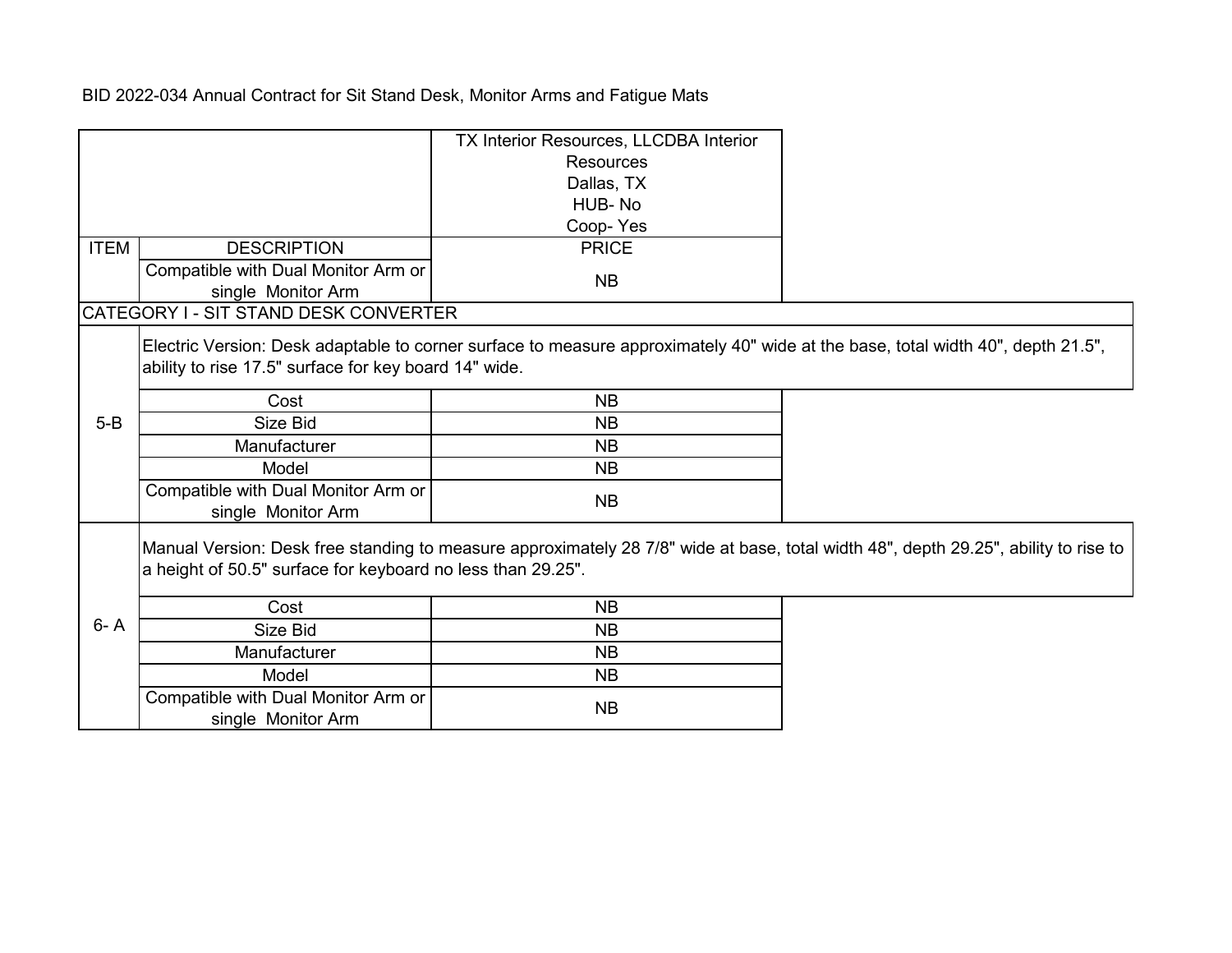|                                    | Pollock Investments Inc.<br><b>Grand Prairie, TX</b> | <b>Wilson Office Interiors</b><br>Dallas, TX |
|------------------------------------|------------------------------------------------------|----------------------------------------------|
|                                    | HUB-No                                               | HUB- Yes                                     |
|                                    | Coop-Yes                                             | Coop-Yes                                     |
| <b>ITEM</b><br><b>IDESCRIPTION</b> | <b>PRICE</b>                                         | <b>PRICE</b>                                 |

|         | CATEGORY I - SIT STAND DESK CONVERTER                                                                                                                                                                 |                                        |                              |
|---------|-------------------------------------------------------------------------------------------------------------------------------------------------------------------------------------------------------|----------------------------------------|------------------------------|
|         | Electric Version: Desk free standing to measure approximately 28 7/8" wide at base, total width 48", depth 29.25", ability to rise<br>to a height of 50.5" surface for key board no less than 29.25". |                                        |                              |
|         | Cost                                                                                                                                                                                                  | <b>NB</b>                              | \$573.23 S                   |
| $6 - B$ | Size Bid                                                                                                                                                                                              | <b>NB</b>                              | Rise 23.75"49"H x 24"-74"W   |
|         | Manufacturer                                                                                                                                                                                          | <b>NB</b>                              | <b>HAT Collection</b>        |
|         | Model                                                                                                                                                                                                 | <b>NB</b>                              | HAT2-HI-L-WH(White)          |
|         | Compatible with Dual Monitor Arm or<br>single Monitor Arm                                                                                                                                             | <b>NB</b>                              | Yes Both                     |
|         | CATEGORY II - MONITOR ARMS                                                                                                                                                                            |                                        |                              |
|         | Monitor Arm Clamp Design Bid                                                                                                                                                                          |                                        |                              |
| $1-A$   | Cost                                                                                                                                                                                                  | \$106.37 P                             | \$230.44                     |
|         | Measurement                                                                                                                                                                                           | 18"W x 4.3"D(MIM)19.7"D(MAX) x 20.25"H | Screen 32" H x 13.3"-23" Ext |
|         | Manufacturer                                                                                                                                                                                          | <b>Fellows</b>                         | <b>HAT Collection</b>        |
|         | Model No.                                                                                                                                                                                             | FEL8043301                             | E2-1-104(BLK)                |
|         | <b>Connection Application Grommet</b>                                                                                                                                                                 |                                        |                              |
| $1 - B$ | Cost                                                                                                                                                                                                  | <b>NB</b>                              | <b>NB</b>                    |
|         | Measurement                                                                                                                                                                                           | <b>NB</b>                              | <b>NB</b>                    |
|         | Manufacturer                                                                                                                                                                                          | <b>NB</b>                              | <b>NB</b>                    |
|         | Model No.                                                                                                                                                                                             | <b>NB</b>                              | <b>NB</b>                    |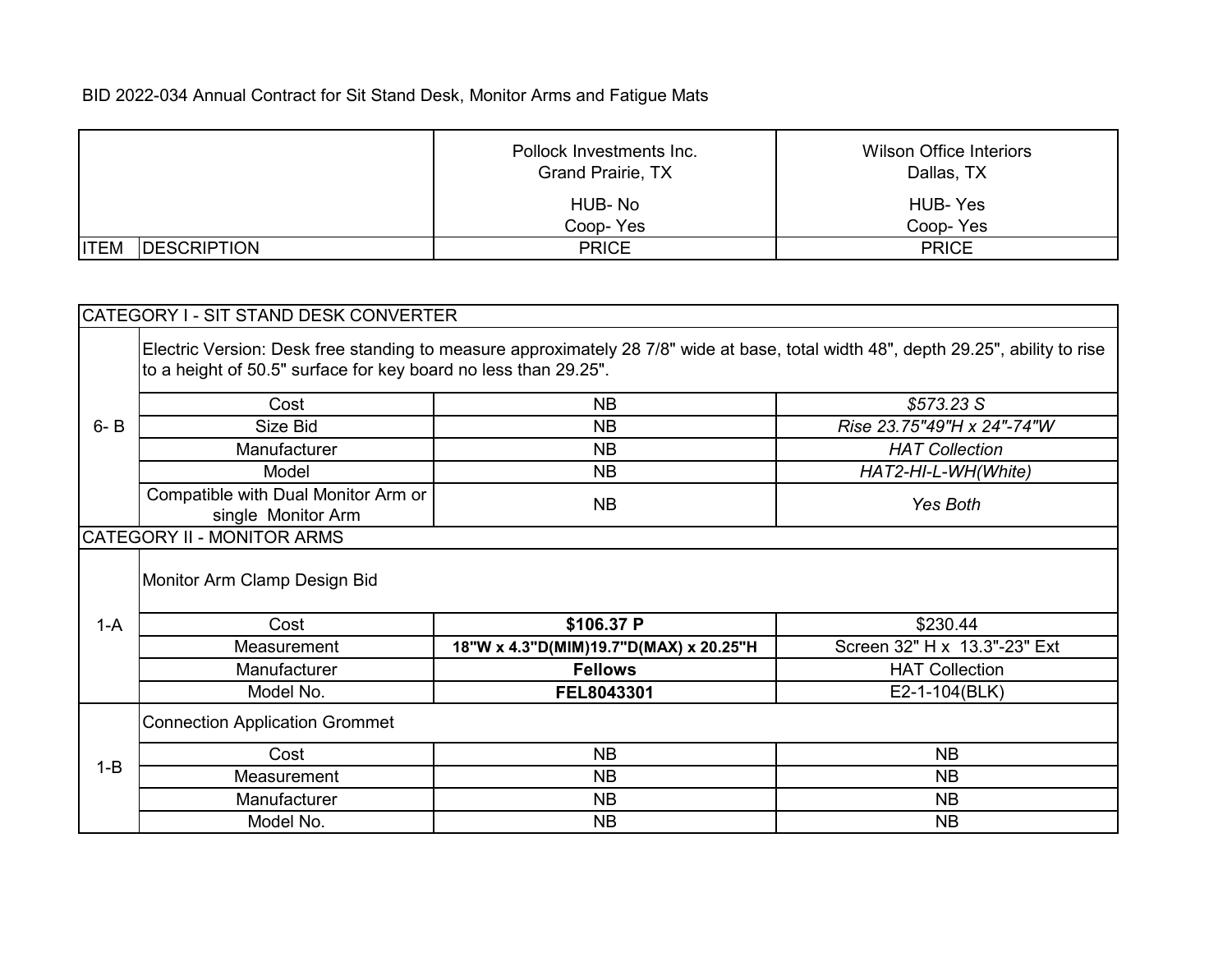|                                   | <b>Plano Office Supply</b><br>Plano, TX | Just Ergonomics<br>McKinney, TX |
|-----------------------------------|-----------------------------------------|---------------------------------|
|                                   | HUB-No                                  | HUB-No                          |
|                                   | Coop-Yes                                | Coop-No                         |
| <b>ITEM</b><br><b>DESCRIPTION</b> | <b>PRICE</b>                            | <b>PRICE</b>                    |

|         | CATEGORY I - SIT STAND DESK CONVERTER                           |                   |                                                                                                                                    |
|---------|-----------------------------------------------------------------|-------------------|------------------------------------------------------------------------------------------------------------------------------------|
|         | to a height of 50.5" surface for key board no less than 29.25". |                   | Electric Version: Desk free standing to measure approximately 28 7/8" wide at base, total width 48", depth 29.25", ability to rise |
|         | Cost                                                            | \$468.47 P        | \$1,005.50                                                                                                                         |
| $6 - B$ | Size Bid                                                        | <b>Per Specs</b>  | 48"W x 29.25"D x 50.5" Rise                                                                                                        |
|         | Manufacturer                                                    | <b>HumanScale</b> | ESI Ergo                                                                                                                           |
|         | Model                                                           | <b>FG123DB</b>    | 2F-R4824-QS-T                                                                                                                      |
|         | Compatible with Dual Monitor Arm or<br>single Monitor Arm       | <b>Yes Both</b>   | Yes Both                                                                                                                           |
|         | <b>CATEGORY II - MONITOR ARMS</b>                               |                   |                                                                                                                                    |
|         | Monitor Arm Clamp Design Bid                                    |                   |                                                                                                                                    |
| $1-A$   | Cost                                                            | \$152.82          | \$119.70 S                                                                                                                         |
|         | Measurement                                                     | 100MMx100MM       | 23.4"Ext x 14" Rise x 360 Rotation                                                                                                 |
|         | Manufacturer                                                    | HumanScale        | Ergotech                                                                                                                           |
|         | Model No.                                                       | QM21BTBBTB        | FDM-PC-G01                                                                                                                         |
|         | <b>Connection Application Grommet</b>                           |                   |                                                                                                                                    |
|         | Cost                                                            | \$142.44 P        | \$152.10S                                                                                                                          |
| $1 - B$ | Measurement                                                     | <b>100MM</b>      | 23.4" Ext x 14" Rise x 360 Rotation                                                                                                |
|         | Manufacturer                                                    | <b>HumanScale</b> | Ergotech                                                                                                                           |
|         | Model No.                                                       | M21BTBBTB         | FDM-PC-G01-GROM                                                                                                                    |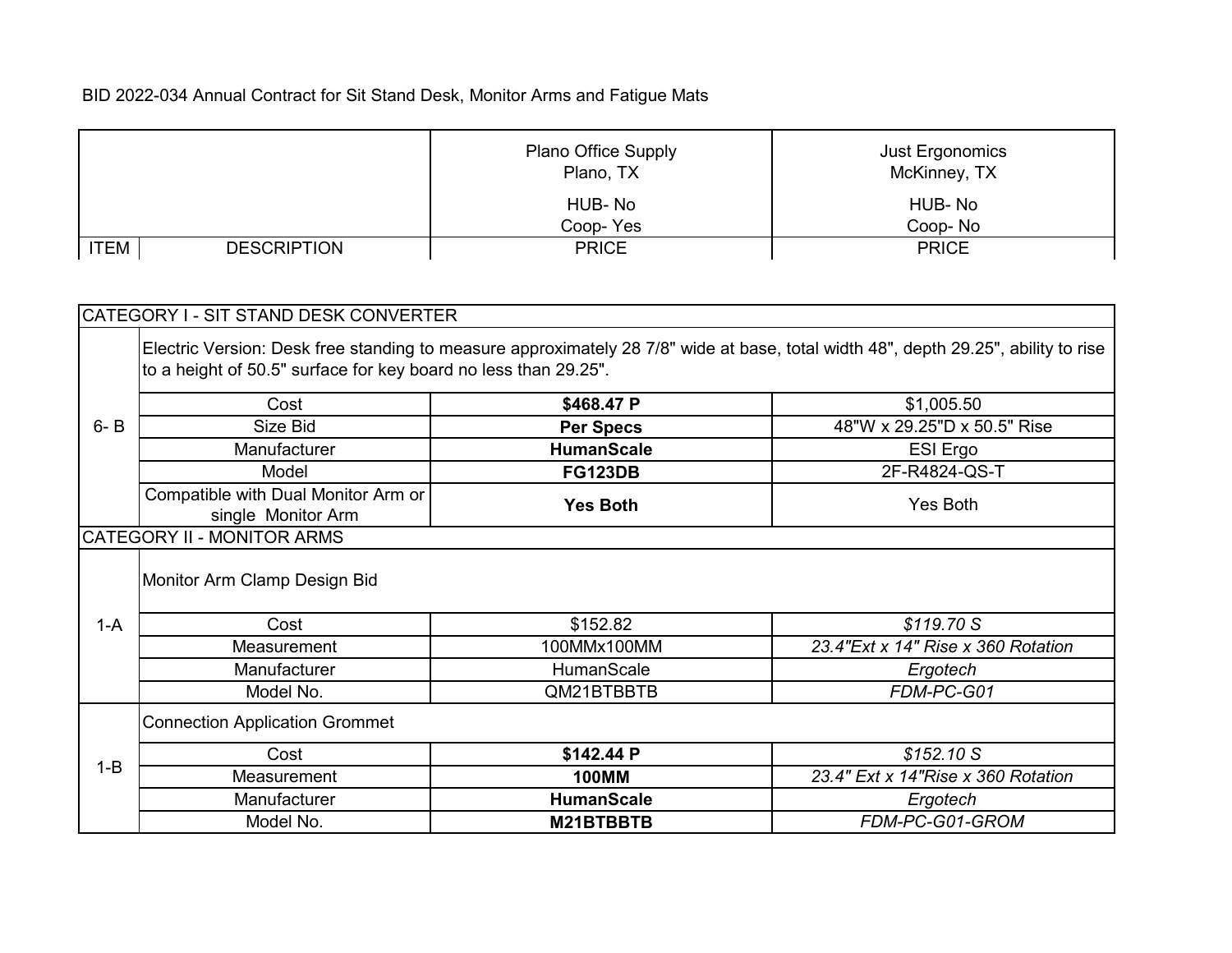|                                   | <b>Preferred Business Solutions</b><br>Irving, TX | Vari Sales Corporation<br>Coppell, TX |
|-----------------------------------|---------------------------------------------------|---------------------------------------|
|                                   | HUB-No<br>Coop-Yes                                | HUB-No<br>Coop-Yes                    |
| <b>ITEM</b><br><b>DESCRIPTION</b> | <b>PRICE</b>                                      | <b>PRICE</b>                          |

|         | CATEGORY I - SIT STAND DESK CONVERTER                                                                                                                                                                 |                                       |                        |  |
|---------|-------------------------------------------------------------------------------------------------------------------------------------------------------------------------------------------------------|---------------------------------------|------------------------|--|
|         | Electric Version: Desk free standing to measure approximately 28 7/8" wide at base, total width 48", depth 29.25", ability to rise<br>to a height of 50.5" surface for key board no less than 29.25". |                                       |                        |  |
|         | Cost                                                                                                                                                                                                  | \$578.41                              | \$625.50               |  |
| $6 - B$ | Size Bid                                                                                                                                                                                              | 48"W x 30"D x 51" Rise                | Standing Desk 48"x 30" |  |
|         | Manufacturer                                                                                                                                                                                          | <b>Office Furniture Distributors</b>  | Vari Sales             |  |
|         | Model                                                                                                                                                                                                 | C14830TOP-C13ELBASEA                  | 400818, 400802, 40081  |  |
|         | Compatible with Dual Monitor Arm or<br>single Monitor Arm                                                                                                                                             | Yes Both                              | Yes Both               |  |
|         | CATEGORY II - MONITOR ARMS                                                                                                                                                                            |                                       |                        |  |
|         | Monitor Arm Clamp Design Bid                                                                                                                                                                          |                                       |                        |  |
| $1-A$   | Cost                                                                                                                                                                                                  | \$197.14                              | \$135.00               |  |
|         | Measurement                                                                                                                                                                                           | 360 Rotation X 24.5" Ext x 10.6' Rise | Single Monitor         |  |
|         | Manufacturer                                                                                                                                                                                          | 3M                                    | Vari Sales             |  |
|         | Model No.                                                                                                                                                                                             | <b>MA245S</b>                         | 48002                  |  |
|         | <b>Connection Application Grommet</b>                                                                                                                                                                 |                                       |                        |  |
|         | Cost                                                                                                                                                                                                  | <b>NB</b>                             | <b>NB</b>              |  |
| $1 - B$ | Measurement                                                                                                                                                                                           | <b>NB</b>                             | <b>NB</b>              |  |
|         | Manufacturer                                                                                                                                                                                          | <b>NB</b>                             | <b>NB</b>              |  |
|         | Model No.                                                                                                                                                                                             | <b>NB</b>                             | <b>NB</b>              |  |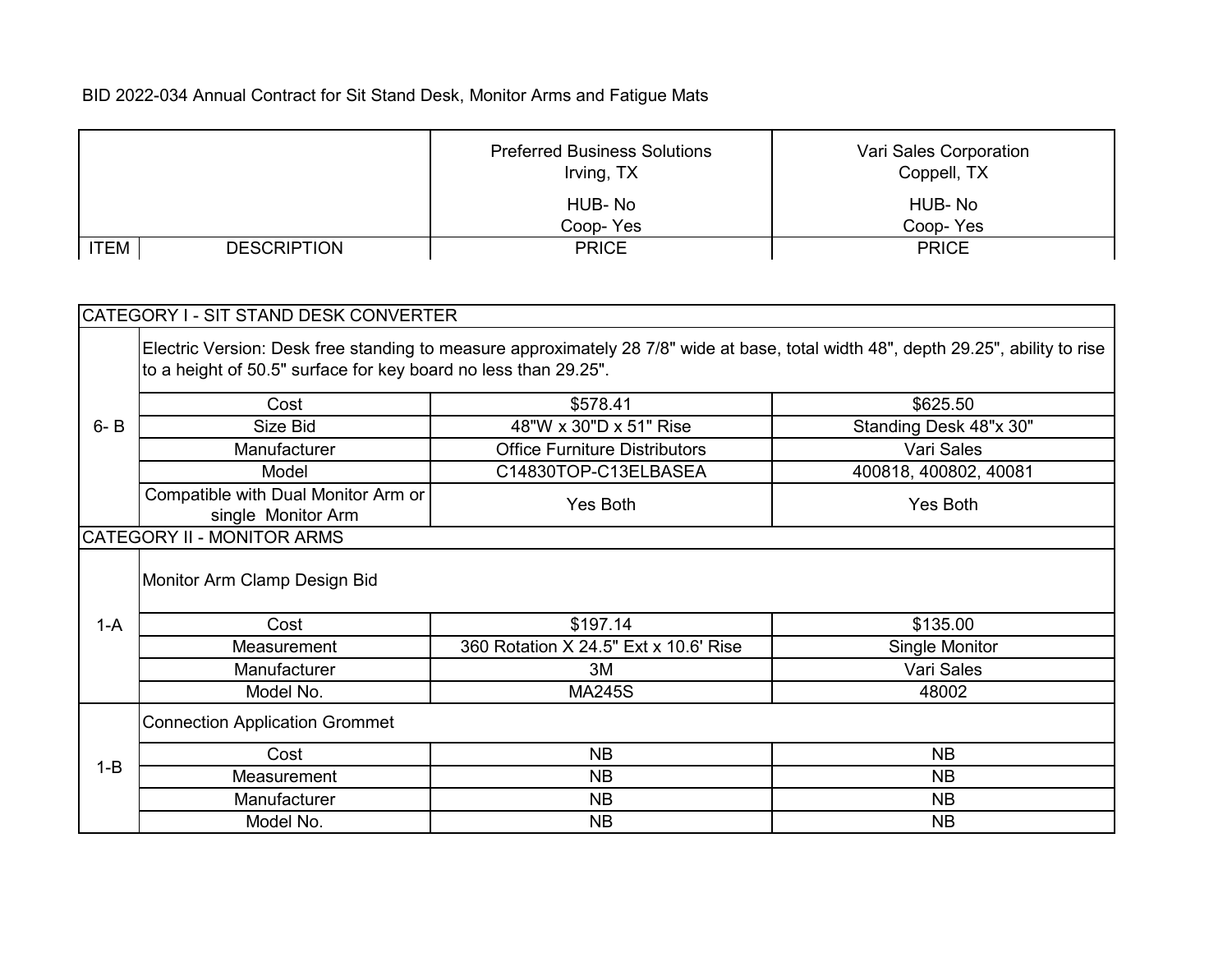|             |                    | TX Interior Resources, LLCDBA Interior |
|-------------|--------------------|----------------------------------------|
|             |                    | <b>Resources</b>                       |
|             |                    | Dallas, TX                             |
|             |                    | HUB-No                                 |
|             |                    | Coop-Yes                               |
| <b>ITEM</b> | <b>DESCRIPTION</b> | <b>PRICE</b>                           |

|         | a height of 50.5" surface for key board no less than 29.25". |                                  |  |
|---------|--------------------------------------------------------------|----------------------------------|--|
|         | Cost                                                         | \$731.75                         |  |
| $6 - B$ | Size Bid                                                     | 48"W x 30"D x 51.0"H Rise        |  |
|         | Manufacturer                                                 | <b>ESI</b>                       |  |
|         | Model                                                        | 2TD-C48-30-2R4830-T              |  |
|         | Compatible with Dual Monitor Arm or<br>single Monitor Arm    | Yes Both                         |  |
|         | CATEGORY II - MONITOR ARMS                                   |                                  |  |
|         | Monitor Arm Clamp Design Bid                                 |                                  |  |
| $1-A$   | Cost                                                         | \$325.25                         |  |
|         | Measurement                                                  | 360 Rotations x 28.4 " Extension |  |
|         | Manufacturer                                                 | ESI                              |  |
|         | Model No.                                                    | Sena-SLV                         |  |

|         | Cost         | <b>NB</b> |
|---------|--------------|-----------|
| $1 - B$ | Measurement  | <b>NB</b> |
|         | Manufacturer | <b>NB</b> |
|         | Model No.    | NΒ        |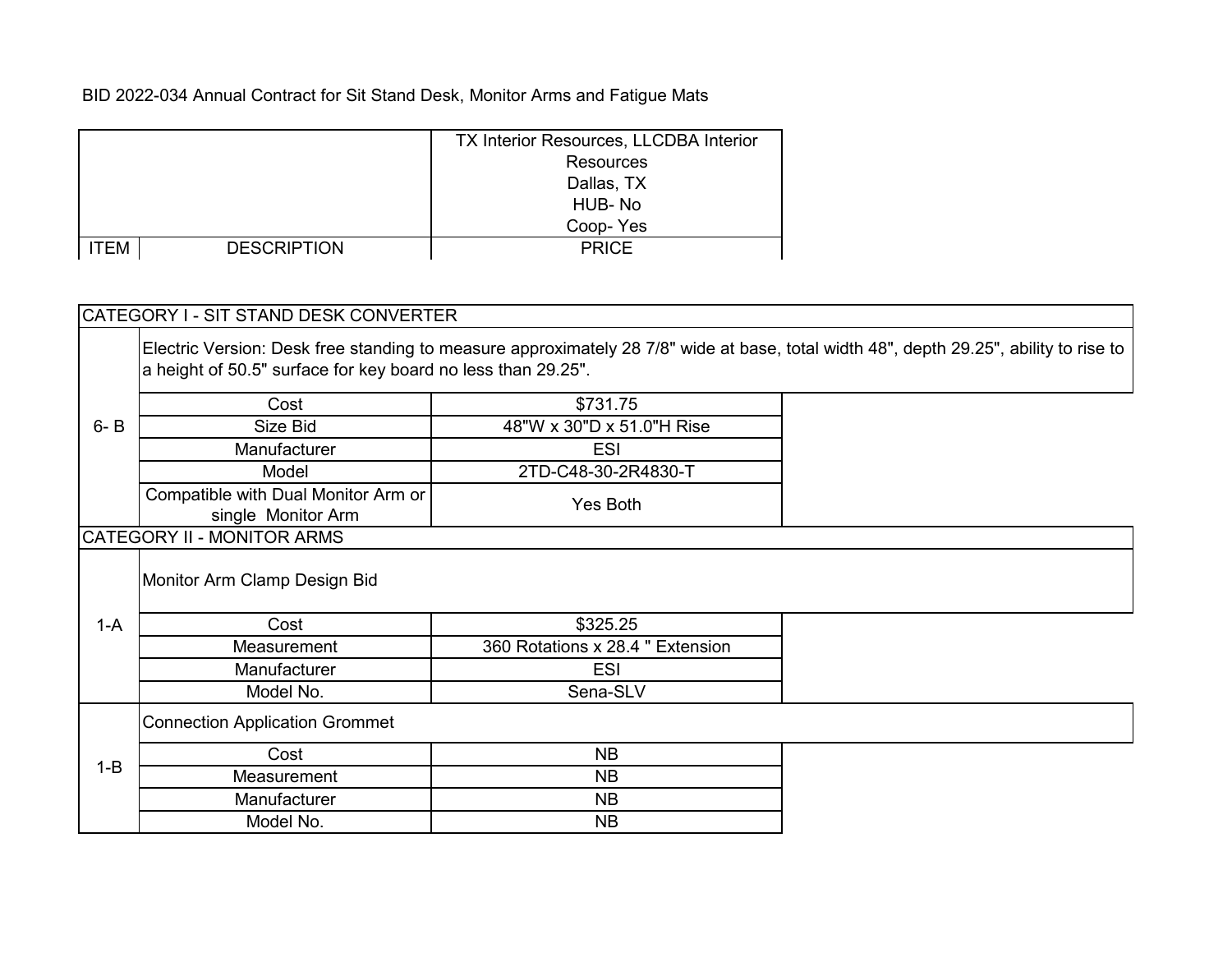| Pollock Investments Inc.<br><b>Grand Prairie, TX</b> |              | Wilson Office Interiors<br>Dallas, TX |
|------------------------------------------------------|--------------|---------------------------------------|
|                                                      | HUB-No       | HUB- Yes                              |
|                                                      | Coop-Yes     | Coop-Yes                              |
| <b>ITEM</b><br><b>IDESCRIPTION</b>                   | <b>PRICE</b> | <b>PRICE</b>                          |

|       | CATEGORY II - MONITOR ARMS                                     |                                     |                                      |  |
|-------|----------------------------------------------------------------|-------------------------------------|--------------------------------------|--|
|       | Monitor Arm Clamp Design Bid - Dual Monitor Arm - Desk Mount   |                                     |                                      |  |
|       | Cost                                                           | \$77.91 P                           | \$328.54                             |  |
| $2-A$ | Measurement                                                    | 37.75"W x 11"D x 18.25"H            | Screen 27" adjust H13"W x 17.5"H     |  |
|       | Manufacturer                                                   | <b>Fellows</b>                      | <b>HAT Collection</b>                |  |
|       | Model No.                                                      | FEL8043701                          | E2-2-104 (BLK)                       |  |
|       | Connection Application Grommet - Dual Monitor Arm - Desk Mount |                                     |                                      |  |
|       | Cost                                                           | <b>NB</b>                           | <b>NB</b>                            |  |
| $2-B$ | Measurement                                                    | <b>NB</b>                           | <b>NB</b>                            |  |
|       | Manufacturer                                                   | <b>NB</b>                           | <b>NB</b>                            |  |
|       | Model No.                                                      | <b>NB</b>                           | <b>NB</b>                            |  |
|       | Monitor Arm Clamp Design Bid - Dual Monitor Arm - Wall Mount   |                                     |                                      |  |
|       | Cost                                                           | \$138.44                            | \$328.54                             |  |
| $3-A$ | Measurement                                                    | 29.75"W (MAX) x 14.88"D x 16H (MAX) | Screen 27" H Adjustment (MAX) 17.5"H |  |
|       | Manufacturer                                                   | Alera                               | <b>HAT Collection</b>                |  |
|       | Model No.                                                      | ALEAEMA2B                           | E2-2-104 (BLK)                       |  |
|       | Connection Application Grommet - Dual Monitor Arm - Wall Mount |                                     |                                      |  |
|       | Cost                                                           | <b>NB</b>                           | <b>NB</b>                            |  |
| $3-B$ | Measurement                                                    | <b>NB</b>                           | <b>NB</b>                            |  |
|       | Manufacturer                                                   | <b>NB</b>                           | <b>NB</b>                            |  |
|       | Model No.                                                      | <b>NB</b>                           | <b>NB</b>                            |  |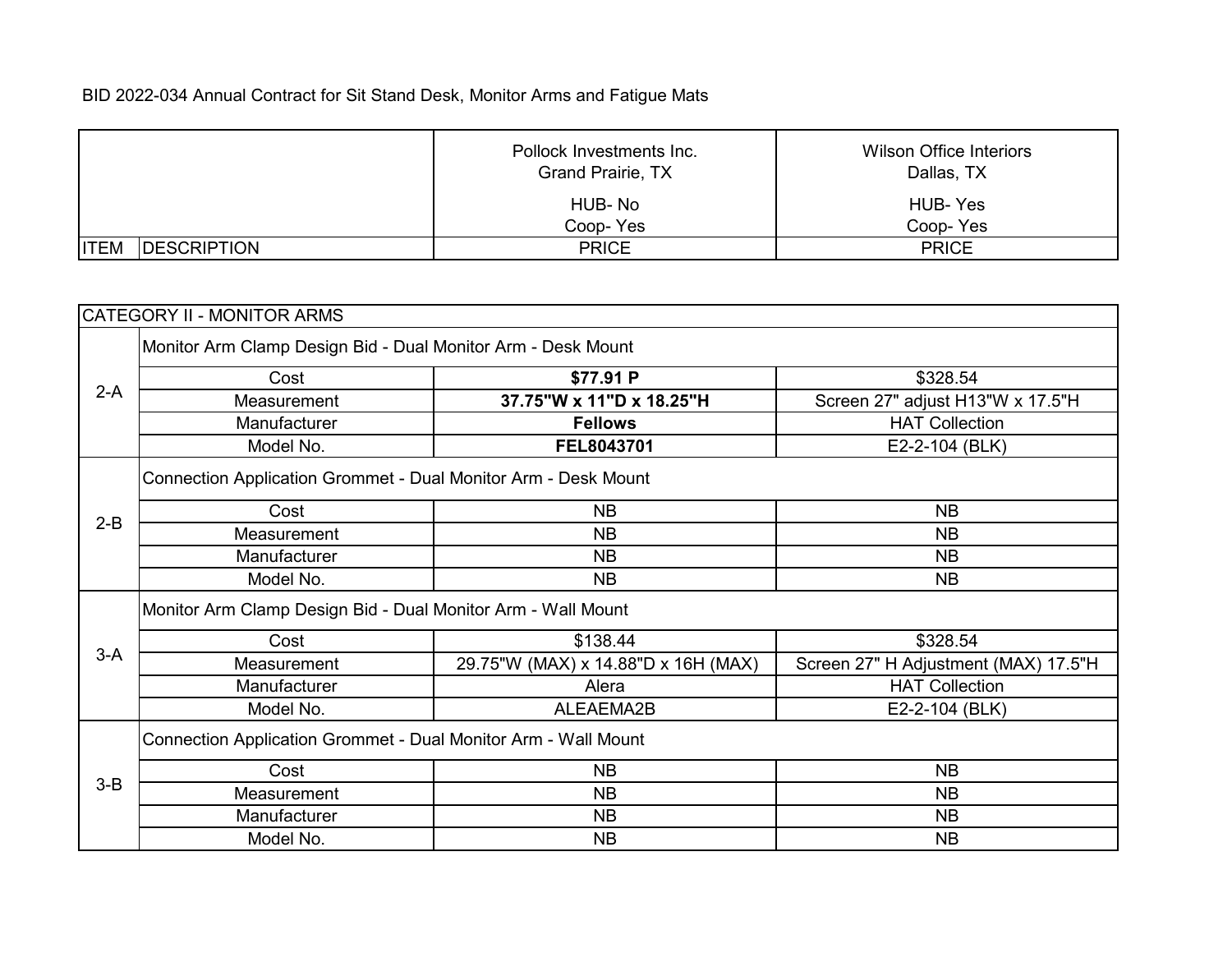|             |                    | <b>Plano Office Supply</b><br>Plano, TX | Just Ergonomics<br>McKinney, TX |
|-------------|--------------------|-----------------------------------------|---------------------------------|
|             |                    | HUB-No                                  | HUB-No                          |
|             |                    | Coop-Yes                                | Coop-No                         |
| <b>ITEM</b> | <b>DESCRIPTION</b> | <b>PRICE</b>                            | <b>PRICE</b>                    |

|         | CATEGORY II - MONITOR ARMS                                     |                   |                                     |  |
|---------|----------------------------------------------------------------|-------------------|-------------------------------------|--|
|         | Monitor Arm Clamp Design Bid - Dual Monitor Arm                |                   |                                     |  |
|         | Cost                                                           | \$331.37          | \$219.60 S                          |  |
| $2-A$   | Measurement                                                    | 100MM             | 23.4" Ext x 14" Rise x 360 Rotation |  |
|         | Manufacturer                                                   | HumanScale        | Erotech                             |  |
|         | Model No.                                                      | Q-X22CMBMTBMTB    | FDM-GROM-BPC-G01                    |  |
|         | Connection Application Grommet - Dual Monitor Arm - Desk Mount |                   |                                     |  |
|         | Cost                                                           | \$330.37 S        | \$252.00 P                          |  |
| $2-B$   | Measurement                                                    | 100MM             | 23.4"Extx14"Rise x360Rotation       |  |
|         | Manufacturer                                                   | <b>HumanScale</b> | <b>Ergotech</b>                     |  |
|         | Model No.                                                      | X22BTBMTBMTB      | FDM-PC-G01-GROM                     |  |
|         | Monitor Arm Clamp Design Bid - Dual Monitor Arm - Wall Mount   |                   |                                     |  |
|         | Cost                                                           | \$300.85          | \$331.10                            |  |
| $3-A$   | Measurement                                                    | 7.6" x 17.7"H     | 24" Ext x16"Rise 360 Rotation       |  |
|         | Manufacturer                                                   | HumanScale        | Ergotech                            |  |
|         | Model No.                                                      | Q-M81CMBB2B       | 7FLEX-DUAL-ETUS-104                 |  |
|         | Connection Application Grommet - Dual Monitor Arm - Wall Mount |                   |                                     |  |
|         | Cost                                                           | \$299.65 P        | \$331.10 S                          |  |
| $3 - B$ | Measurement                                                    | 7.6" x 17.7 "H    | 24" Ext x 16" Rise 360 Rotation     |  |
|         | Manufacturer                                                   | <b>HumanScale</b> | Ergotech                            |  |
|         | Model No.                                                      | M81BTBB2B         | 7flex-dual-etus-104                 |  |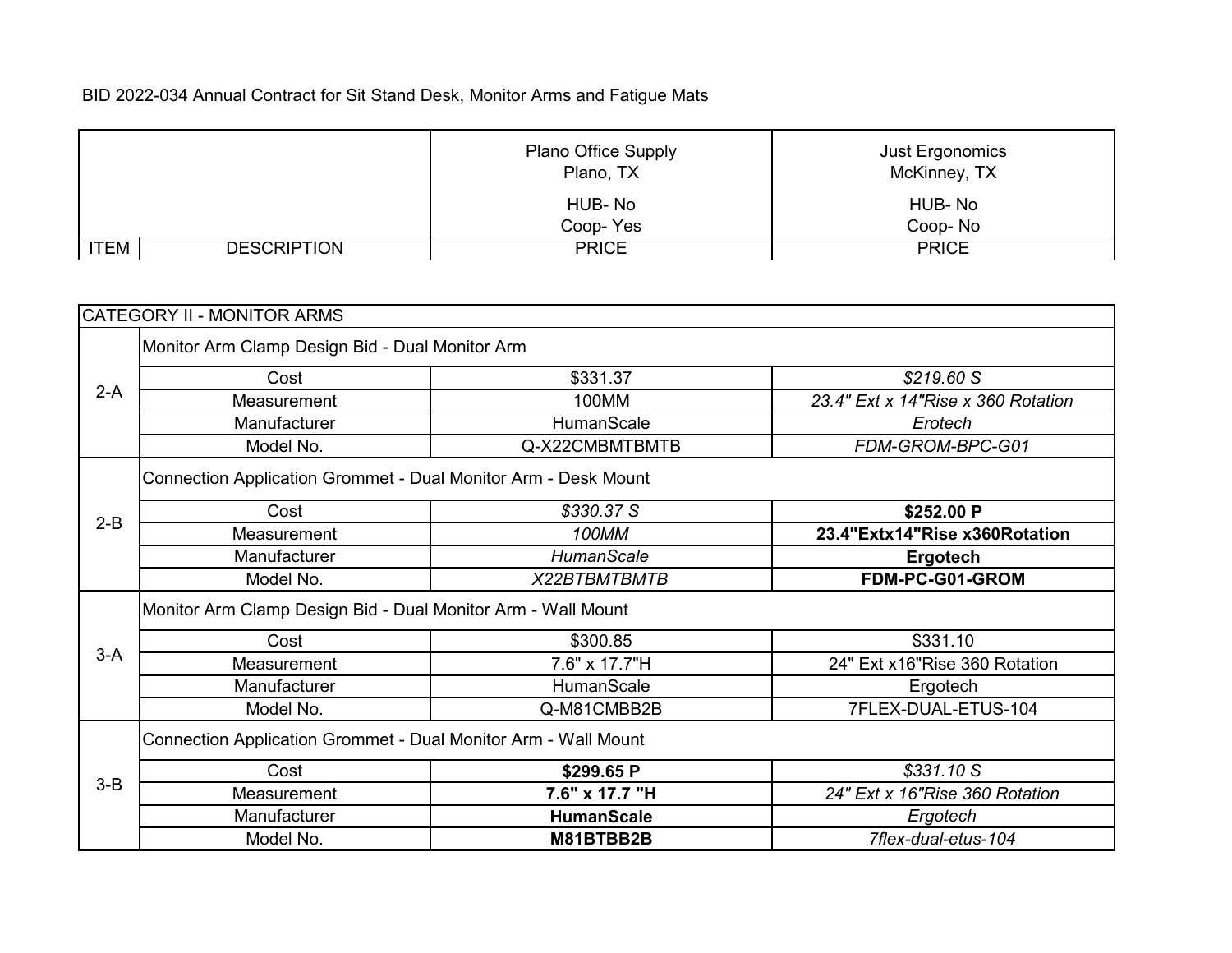|             |                    | <b>Preferred Business Solutions</b><br>Irving, TX | Vari Sales Corporation<br>Coppell, TX |
|-------------|--------------------|---------------------------------------------------|---------------------------------------|
|             |                    | HUB-No                                            | HUB-No                                |
|             |                    | Coop-Yes                                          | Coop-Yes                              |
| <b>ITEM</b> | <b>DESCRIPTION</b> | <b>PRICE</b>                                      | <b>PRICE</b>                          |

|         | <b>CATEGORY II - MONITOR ARMS</b>                              |                                    |                                      |  |
|---------|----------------------------------------------------------------|------------------------------------|--------------------------------------|--|
|         | Monitor Arm Clamp Design Bid - Dual Monitor Arm                |                                    |                                      |  |
|         | Cost                                                           | \$352.48                           | \$225.00                             |  |
| $2-A$   | Measurement                                                    | Pivot 360 x 24.5" Ext x 10.6" Rise | 6 3/8" Post x 10 3/4", Arm Segment 2 |  |
|         | Manufacturer                                                   | 3M                                 | Vari Sales                           |  |
|         | Model No.                                                      | <b>MA265S</b>                      | 48003                                |  |
|         | Connection Application Grommet - Dual Monitor Arm - Desk Mount |                                    |                                      |  |
|         | Cost                                                           | <b>NB</b>                          | <b>NB</b>                            |  |
| $2-B$   | Measurement                                                    | <b>NB</b>                          | <b>NB</b>                            |  |
|         | Manufacturer                                                   | <b>NB</b>                          | <b>NB</b>                            |  |
|         | Model No.                                                      | <b>NB</b>                          | <b>NB</b>                            |  |
|         | Monitor Arm Clamp Design Bid - Dual Monitor Arm - Wall Mount   |                                    |                                      |  |
|         | Cost                                                           | \$107.94 P                         | \$135.00 S                           |  |
| $3-A$   | Measurement                                                    | 360 Pivot x 15" Ext                | Dual Monitor Arm 180 Degree          |  |
|         | Manufacturer                                                   | 3M                                 | Vari Sales                           |  |
|         | Model No.                                                      | <b>MA200B</b>                      | 415513                               |  |
|         | Connection Application Grommet - Dual Monitor Arm - Wall Mount |                                    |                                      |  |
|         | Cost                                                           | <b>NB</b>                          | <b>NB</b>                            |  |
| $3 - B$ | Measurement                                                    | <b>NB</b>                          | <b>NB</b>                            |  |
|         | Manufacturer                                                   | <b>NB</b>                          | <b>NB</b>                            |  |
|         | Model No.                                                      | <b>NB</b>                          | <b>NB</b>                            |  |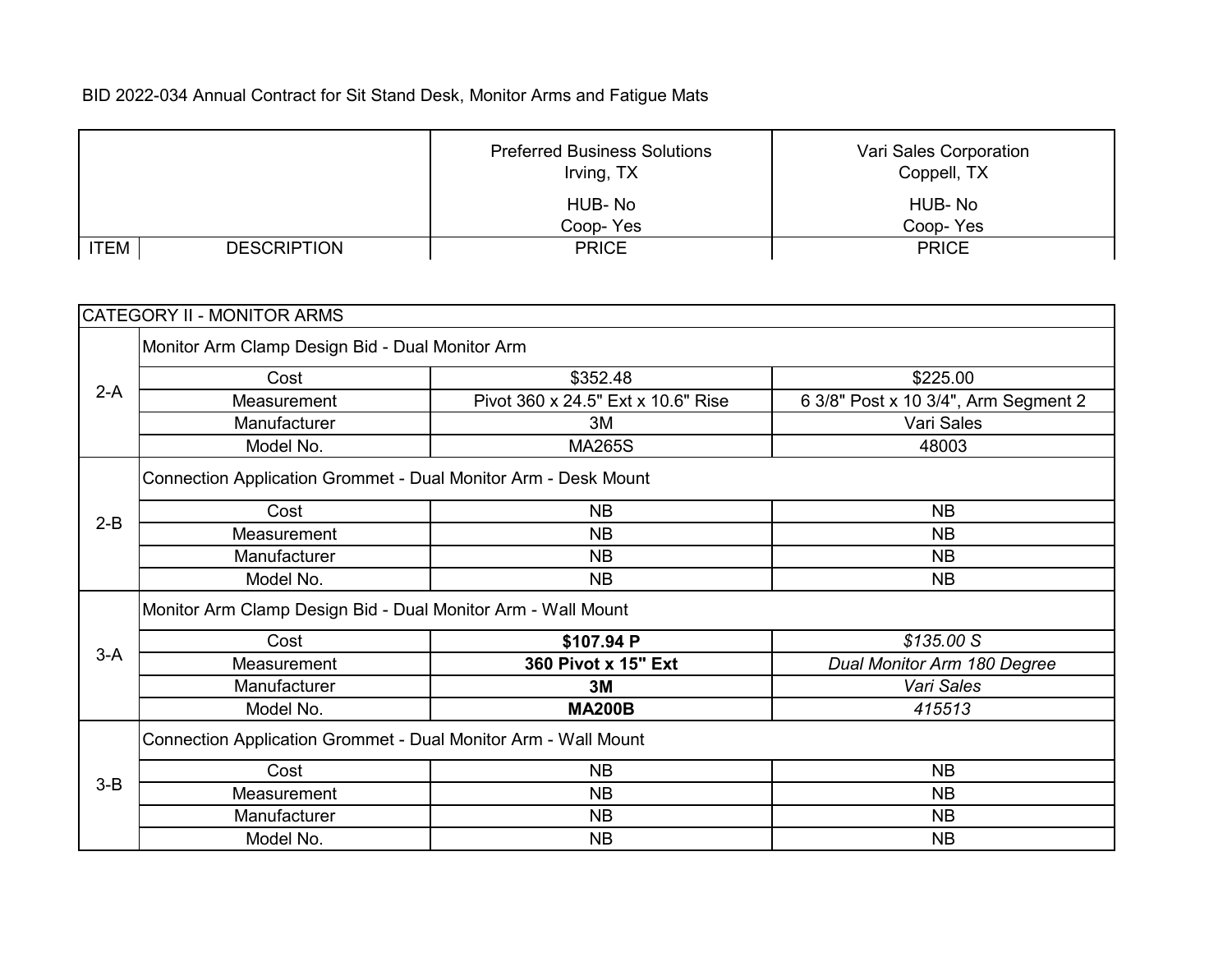|      |                    | <b>TX Interior Resources, LLCDBA Interior</b> |
|------|--------------------|-----------------------------------------------|
|      |                    | <b>Resources</b>                              |
|      |                    | Dallas, TX                                    |
|      |                    | HUB-No                                        |
|      |                    | Coop-Yes                                      |
| ITEM | <b>DESCRIPTION</b> | <b>PRICE</b>                                  |

|         | <b>CATEGORY II - MONITOR ARMS</b>                              |                                     |  |  |
|---------|----------------------------------------------------------------|-------------------------------------|--|--|
|         | Monitor Arm Clamp Design Bid - Dual Monitor Arm                |                                     |  |  |
|         | Cost                                                           | \$448.25                            |  |  |
| $2-A$   | Measurement                                                    | 270/135 Degree Rotation x 28.4" Arm |  |  |
|         | Manufacturer                                                   | <b>ESI</b>                          |  |  |
|         | Model No.                                                      | SENA2-SLV                           |  |  |
|         | Connection Application Grommet - Dual Monitor Arm - Desk Mount |                                     |  |  |
| $2-B$   | Cost                                                           | <b>NB</b>                           |  |  |
|         | Measurement                                                    | <b>NB</b>                           |  |  |
|         | Manufacturer                                                   | <b>NB</b>                           |  |  |
|         | Model No.                                                      | <b>NB</b>                           |  |  |
|         | Monitor Arm Clamp Design Bid - Dual Monitor Arm - Wall Mount   |                                     |  |  |
|         | Cost                                                           | \$500.75                            |  |  |
| $3-A$   | Measurement                                                    | 270/135 Degree Rotation x 17.6" Arm |  |  |
|         | Manufacturer                                                   | <b>ESI</b>                          |  |  |
|         | Model No.                                                      | <b>SENA EX2-MS</b>                  |  |  |
|         | Connection Application Grommet - Dual Monitor Arm - Wall Mount |                                     |  |  |
|         | Cost                                                           | <b>NB</b>                           |  |  |
| $3 - B$ | Measurement                                                    | <b>NB</b>                           |  |  |
|         | Manufacturer                                                   | <b>NB</b>                           |  |  |
|         | Model No.                                                      | <b>NB</b>                           |  |  |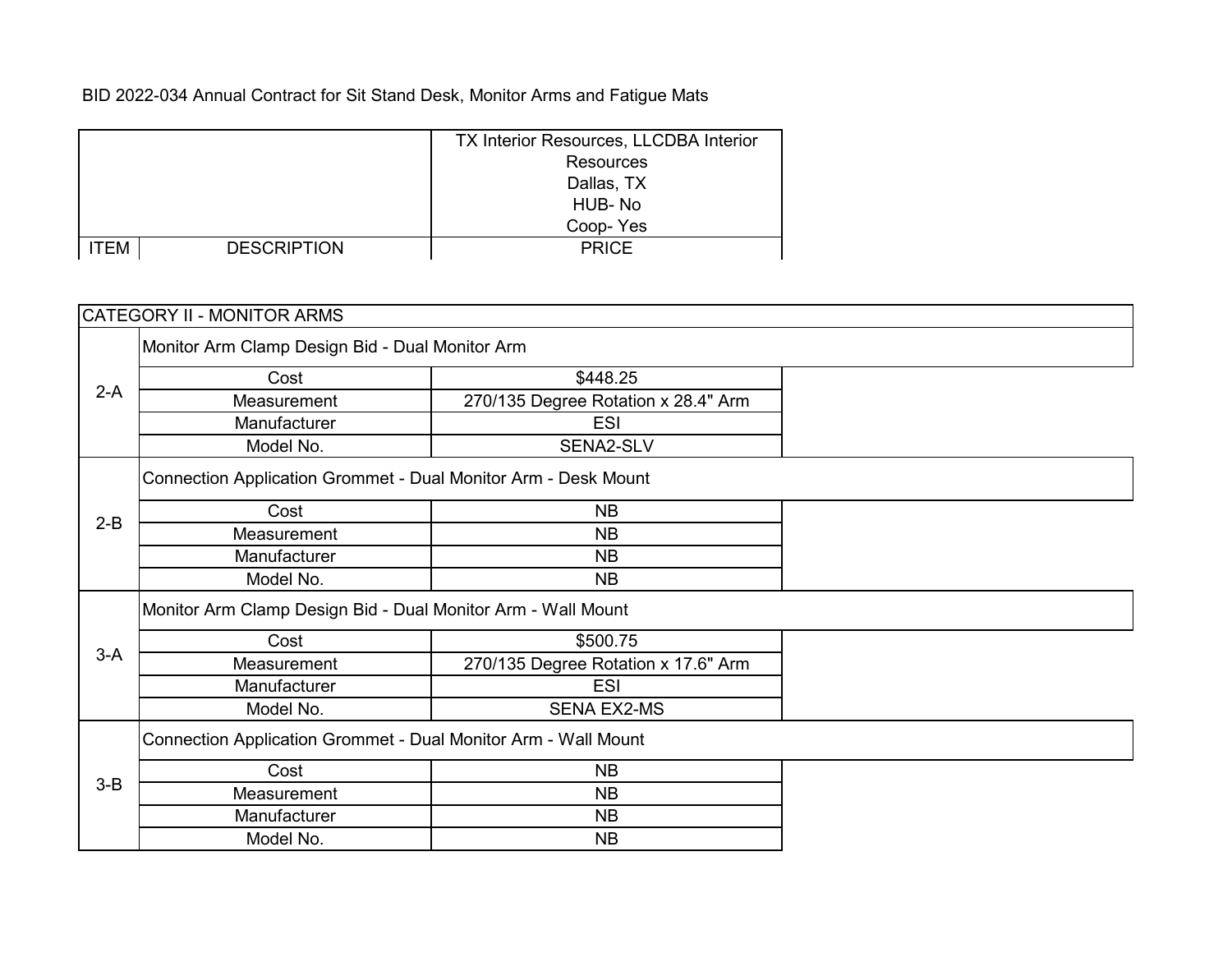|                                    | Pollock Investments Inc.<br>Grand Prairie, TX | Wilson Office Interiors<br>Dallas, TX |
|------------------------------------|-----------------------------------------------|---------------------------------------|
|                                    | HUB-No                                        | HUB-Yes                               |
|                                    | Coop-Yes                                      | Coop-Yes                              |
| <b>ITEM</b><br><b>IDESCRIPTION</b> | <b>PRICE</b>                                  | <b>PRICE</b>                          |

# Cost \$74.77 \$150.37 Mat Bid Size **19 COVID-24"** x 36" 36" 36"W x 24D x 34"H Color **Dark Grey** Dark Grey **Black** Manufacturer **Nature Crown Matting Crown Matting HAT Collection** Model WX 3823DG WNST-MAT **Cost 62.46 P** \$32.46 P \$150.37 Mat Bid Size **34" x 20"** NA **Color Dark Grey Dark Grey Black** Manufacturer **Crown Matting Figure 1** HAT Collection Model **WXR3836DGC** WNST-MAT Fatigue Mat with raised sides but no curved edges, 35 1/2: wide, 23 3/4" deep, center flat areas 17 1/4" wide x 19 3/4" deep, elevated sides 3 1/4" on 3 side with beveled front edge 2 3/8", preferred color Dark Gray or Black. 1 2 CATEGORY III - FATIGUE MATS Fatigue Mat 34" x 20", thickness 5/8", beveled edge 2 3/8", color preferred Dark Gray or Black. Fatigue Mat measuring 36" wide x 24" deep, thickness 5/8", beveled edge on all sides 2 3/8", color preferred Dark Gray or Black.

| $\sim$ | Cost         | \$47.22 P            | \$150.37                   |
|--------|--------------|----------------------|----------------------------|
| u      | Mat Bid Size | 24"x 36"x 9/16"Thick | 36"W x 24"D x 3/4"H        |
|        | Color        | <b>Pebble Grey</b>   | <b>Black</b>               |
|        | Manufacturer | Crown Matting        | <b>HAT</b><br>Г Collection |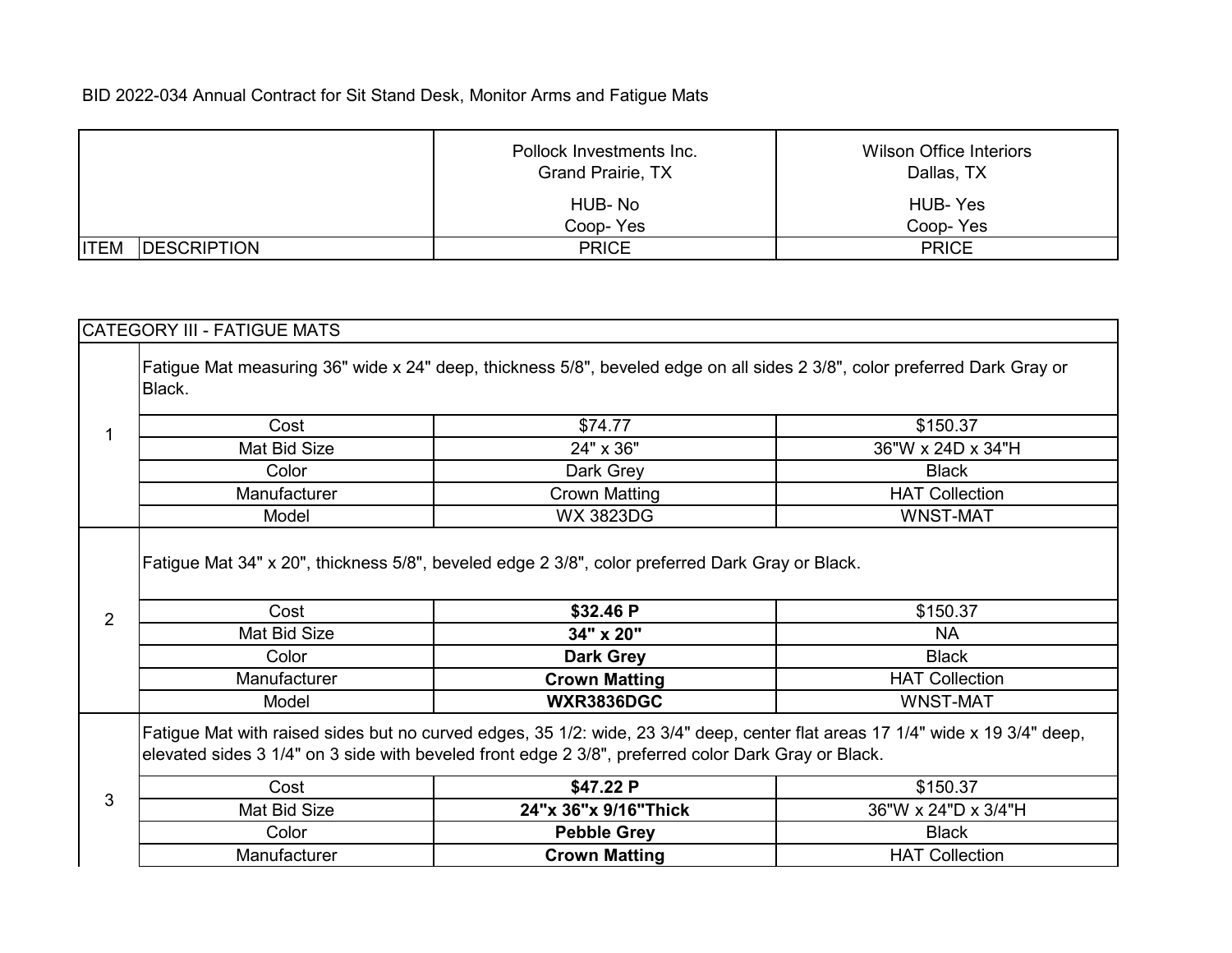|      |                    | <b>Plano Office Supply</b><br>Plano, TX | <b>Just Ergonomics</b><br>McKinney, TX |
|------|--------------------|-----------------------------------------|----------------------------------------|
|      |                    | HUB-No                                  | HUB-No                                 |
|      |                    | Coop-Yes                                | Coop-No                                |
| 'TEM | <b>DESCRIPTION</b> | <b>PRICE</b>                            | <b>PRICE</b>                           |

|                | CATEGORY III - FATIGUE MATS |                                                                                                              |                                                                                                                               |
|----------------|-----------------------------|--------------------------------------------------------------------------------------------------------------|-------------------------------------------------------------------------------------------------------------------------------|
|                | Black.                      |                                                                                                              | Fatigue Mat measuring 36" wide x 24" deep, thickness 5/8", beveled edge on all sides 2 3/8", color preferred Dark Gray or     |
| 1              | Cost                        | <b>NB</b>                                                                                                    | \$56.78 S                                                                                                                     |
|                | Mat Bid Size                | <b>NB</b>                                                                                                    | 24" x 36" x 3/4"                                                                                                              |
|                | Color                       | <b>NB</b>                                                                                                    | <b>Black</b>                                                                                                                  |
|                | Manufacturer                | <b>NB</b>                                                                                                    | <b>Pro-Tech Mats Industries</b>                                                                                               |
|                | Model                       | <b>NB</b>                                                                                                    | PTMA243634                                                                                                                    |
| $\overline{2}$ | Cost                        | Fatigue Mat 34" x 20", thickness 5/8", beveled edge 2 3/8", color preferred Dark Gray or Black.<br><b>NB</b> | \$49.30 S                                                                                                                     |
|                | Mat Bid Size                | <b>NB</b>                                                                                                    | <b>NA</b>                                                                                                                     |
|                | Color                       | NB.                                                                                                          | <b>Black</b>                                                                                                                  |
|                | Manufacturer                | <b>NB</b>                                                                                                    | <b>Pro-Tech Mats Industries</b>                                                                                               |
|                | Model                       |                                                                                                              | PTMA203334                                                                                                                    |
|                |                             | elevated sides 3 1/4" on 3 side with beveled front edge 2 3/8", preferred color Dark Gray or Black.          | Fatigue Mat with raised sides but no curved edges, 35 1/2: wide, 23 3/4" deep, center flat areas 17 1/4" wide x 19 3/4" deep, |
|                | Cost                        | <b>NB</b>                                                                                                    | <b>NB</b>                                                                                                                     |
| 3              | Mat Bid Size                | <b>NB</b>                                                                                                    | <b>NB</b>                                                                                                                     |
|                | Color                       | <b>NB</b>                                                                                                    | <b>NB</b>                                                                                                                     |
|                | Manufacturer                | <b>NB</b>                                                                                                    | <b>NB</b>                                                                                                                     |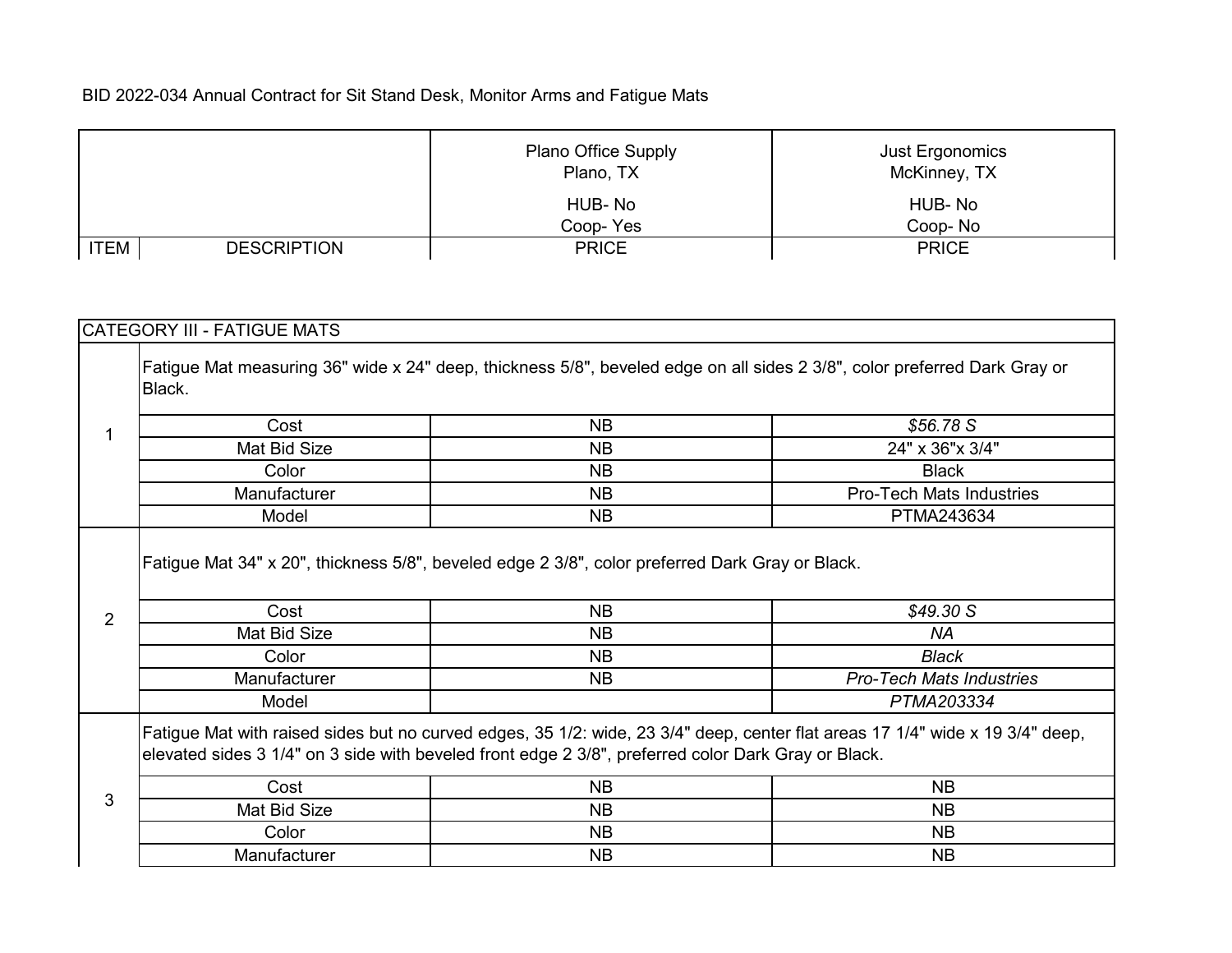|      |                    | <b>Preferred Business Solutions</b><br>Irving, TX | Vari Sales Corporation<br>Coppell, TX |
|------|--------------------|---------------------------------------------------|---------------------------------------|
|      |                    | HUB-No                                            | HUB-No                                |
|      |                    | Coop-Yes                                          | Coop-Yes                              |
| 'TEM | <b>DESCRIPTION</b> | <b>PRICE</b>                                      | <b>PRICE</b>                          |

| Black.                 | Fatigue Mat measuring 36" wide x 24" deep, thickness 5/8", beveled edge on all sides 2 3/8", color preferred Dark Gray or |                                                                                                                               |
|------------------------|---------------------------------------------------------------------------------------------------------------------------|-------------------------------------------------------------------------------------------------------------------------------|
|                        |                                                                                                                           |                                                                                                                               |
| Cost<br>1              | \$49.57 P                                                                                                                 | \$58.50                                                                                                                       |
| Mat Bid Size           | 36"W x 24"D                                                                                                               | 36" x 24"                                                                                                                     |
| Color                  | <b>Black</b>                                                                                                              | <b>Black</b>                                                                                                                  |
| Manufacturer           | <b>Fellows</b>                                                                                                            | Vari Sales                                                                                                                    |
| Model                  | 8707002                                                                                                                   | 400780                                                                                                                        |
|                        | Fatigue Mat 34" x 20", thickness 5/8", beveled edge 2 3/8", color preferred Dark Gray or Black.                           |                                                                                                                               |
|                        |                                                                                                                           |                                                                                                                               |
| Cost<br>$\overline{2}$ | <b>NB</b>                                                                                                                 | \$49.50                                                                                                                       |
| Mat Bid Size           | <b>NB</b>                                                                                                                 | 34" x 20"                                                                                                                     |
| Color                  | <b>NB</b>                                                                                                                 | <b>Black</b>                                                                                                                  |
| Manufacturer           | <b>NB</b>                                                                                                                 | Vari Sales                                                                                                                    |
| Model                  | <b>NB</b>                                                                                                                 | 49866                                                                                                                         |
|                        | elevated sides 3 1/4" on 3 side with beveled front edge 2 3/8", preferred color Dark Gray or Black.                       | Fatigue Mat with raised sides but no curved edges, 35 1/2: wide, 23 3/4" deep, center flat areas 17 1/4" wide x 19 3/4" deep, |
| Cost                   | \$98.99 S                                                                                                                 | \$103.50                                                                                                                      |
| 3<br>Mat Bid Size      | 36"W x 24"D                                                                                                               | ActiveMat                                                                                                                     |
| Color                  | <b>Black</b>                                                                                                              | <b>Black</b>                                                                                                                  |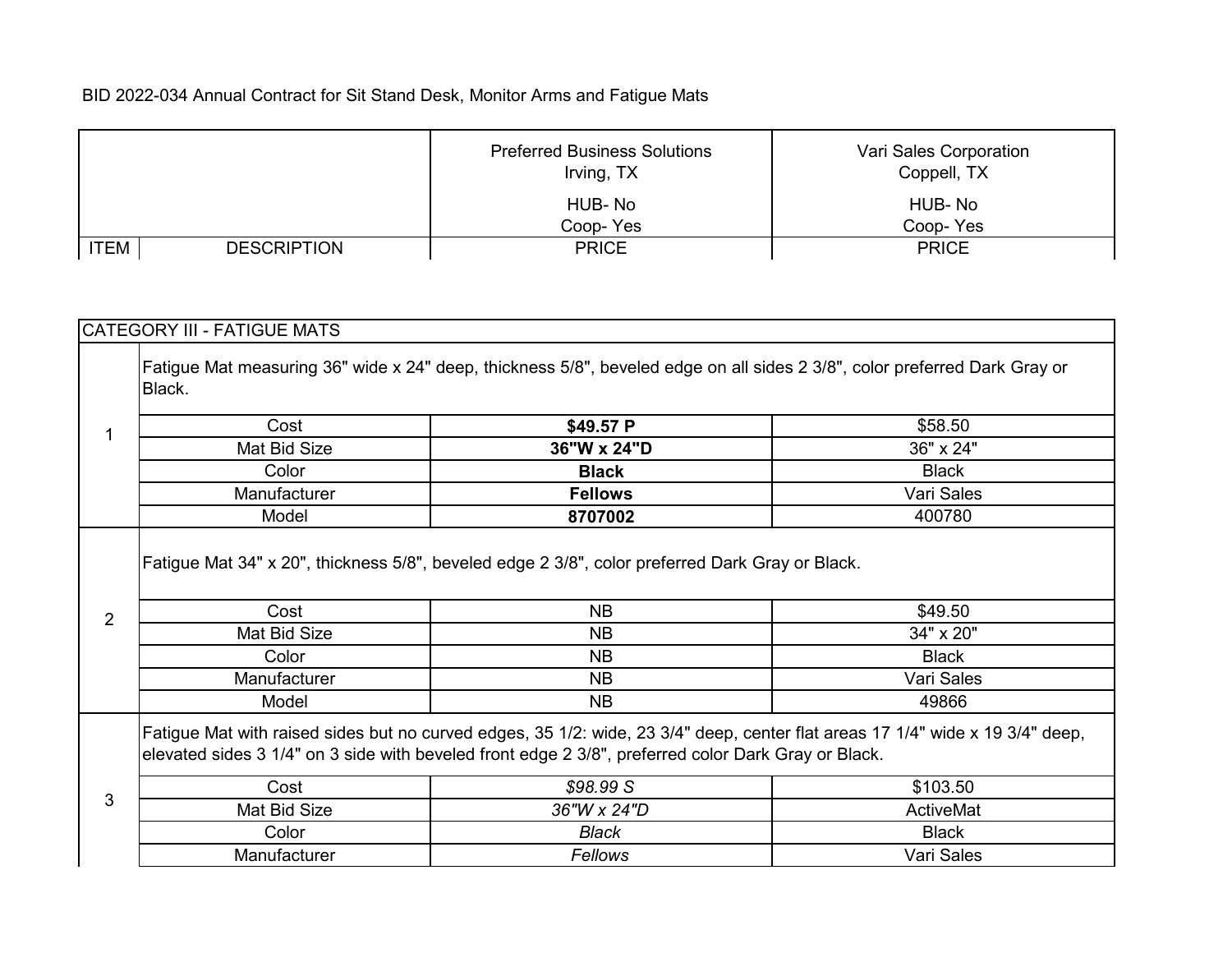|      |                    | <b>TX Interior Resources, LLCDBA Interior</b> |
|------|--------------------|-----------------------------------------------|
|      |                    | <b>Resources</b>                              |
|      |                    | Dallas, TX                                    |
|      |                    | HUB-No                                        |
|      |                    | Coop-Yes                                      |
| ITEM | <b>DESCRIPTION</b> | <b>PRICE</b>                                  |

## CATEGORY III - FATIGUE MATS

|                |                               |                                                                                                                                      | Fatigue Mat measuring 36" wide x 24" deep, thickness 5/8", beveled edge on all sides 2 3/8", color preferred Dark Gray or Black. |
|----------------|-------------------------------|--------------------------------------------------------------------------------------------------------------------------------------|----------------------------------------------------------------------------------------------------------------------------------|
|                | Cost                          | <b>NB</b>                                                                                                                            |                                                                                                                                  |
|                | Mat Bid Size                  | <b>NB</b>                                                                                                                            |                                                                                                                                  |
|                | Color                         | <b>NB</b>                                                                                                                            |                                                                                                                                  |
|                | Manufacturer                  | <b>NB</b>                                                                                                                            |                                                                                                                                  |
|                | Model                         | <b>NB</b>                                                                                                                            |                                                                                                                                  |
|                | Cost                          | <b>NB</b>                                                                                                                            |                                                                                                                                  |
| $\overline{2}$ |                               |                                                                                                                                      |                                                                                                                                  |
|                | Mat Bid Size                  | <b>NB</b>                                                                                                                            |                                                                                                                                  |
|                | Color                         | NB.                                                                                                                                  |                                                                                                                                  |
|                | Manufacturer<br>Model         | NB.<br><b>NB</b>                                                                                                                     |                                                                                                                                  |
| 3              | Cost<br>Mat Bid Size<br>Color | elevated sides 3 1/4" on 3 side with beveled front edge 2 3/8", preferred color Dark Gray or Black.<br><b>NB</b><br><b>NB</b><br>NB. | Fatigue Mat with raised sides but no curved edges, 35 1/2: wide, 23 3/4" deep, center flat areas 17 1/4" wide x 19 3/4" deep,    |
|                | Manufacturer                  | <b>NB</b>                                                                                                                            |                                                                                                                                  |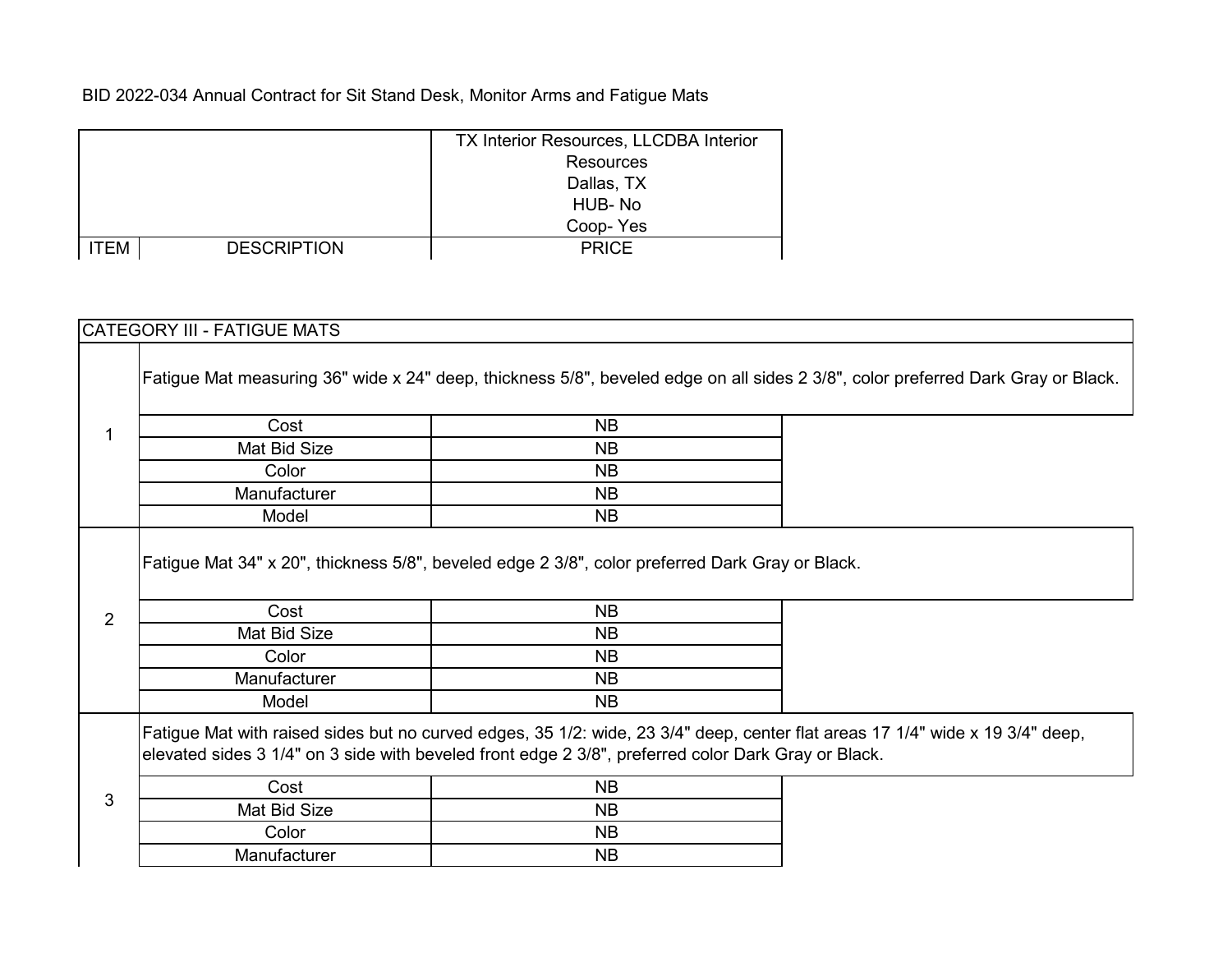|             |                     | Pollock Investments Inc.<br>Grand Prairie, TX | <b>Wilson Office Interiors</b><br>Dallas, TX |
|-------------|---------------------|-----------------------------------------------|----------------------------------------------|
|             |                     | HUB-No<br>Coop-Yes                            | HUB-Yes<br>Coop-Yes                          |
| <b>ITEM</b> | <b>IDESCRIPTION</b> | <b>PRICE</b>                                  | <b>PRICE</b>                                 |
|             | Model               | <b>WB Z023GP</b>                              | <b>WNST-MAT</b>                              |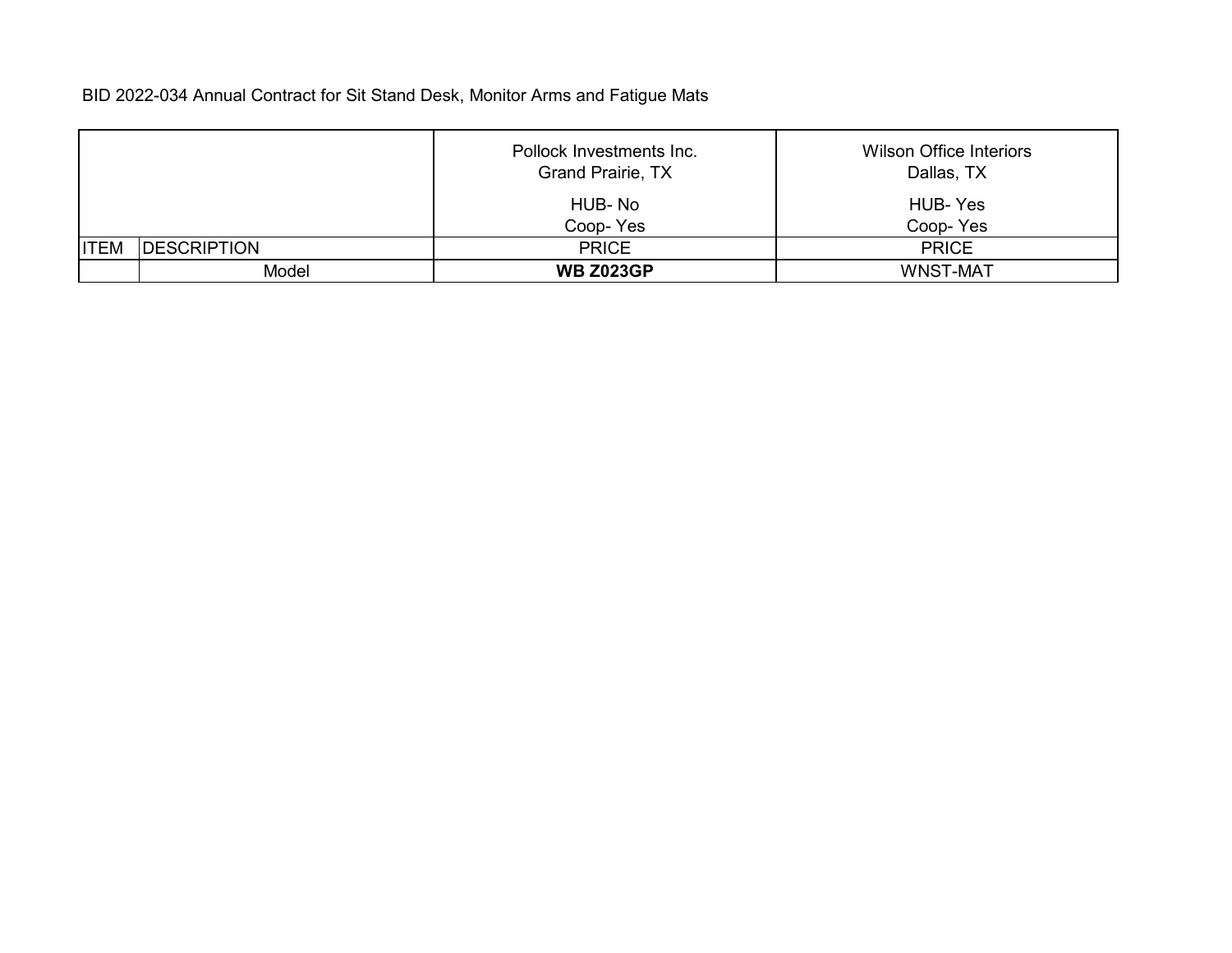|             |                    | <b>Plano Office Supply</b><br>Plano, TX | Just Ergonomics<br>McKinney, TX |
|-------------|--------------------|-----------------------------------------|---------------------------------|
|             |                    | HUB-No<br>Coop-Yes                      | HUB-No<br>Coop-No               |
| <b>ITEM</b> |                    |                                         |                                 |
|             | <b>DESCRIPTION</b> | <b>PRICE</b>                            | <b>PRICE</b>                    |
|             | Model              | <b>NB</b>                               | <b>NB</b>                       |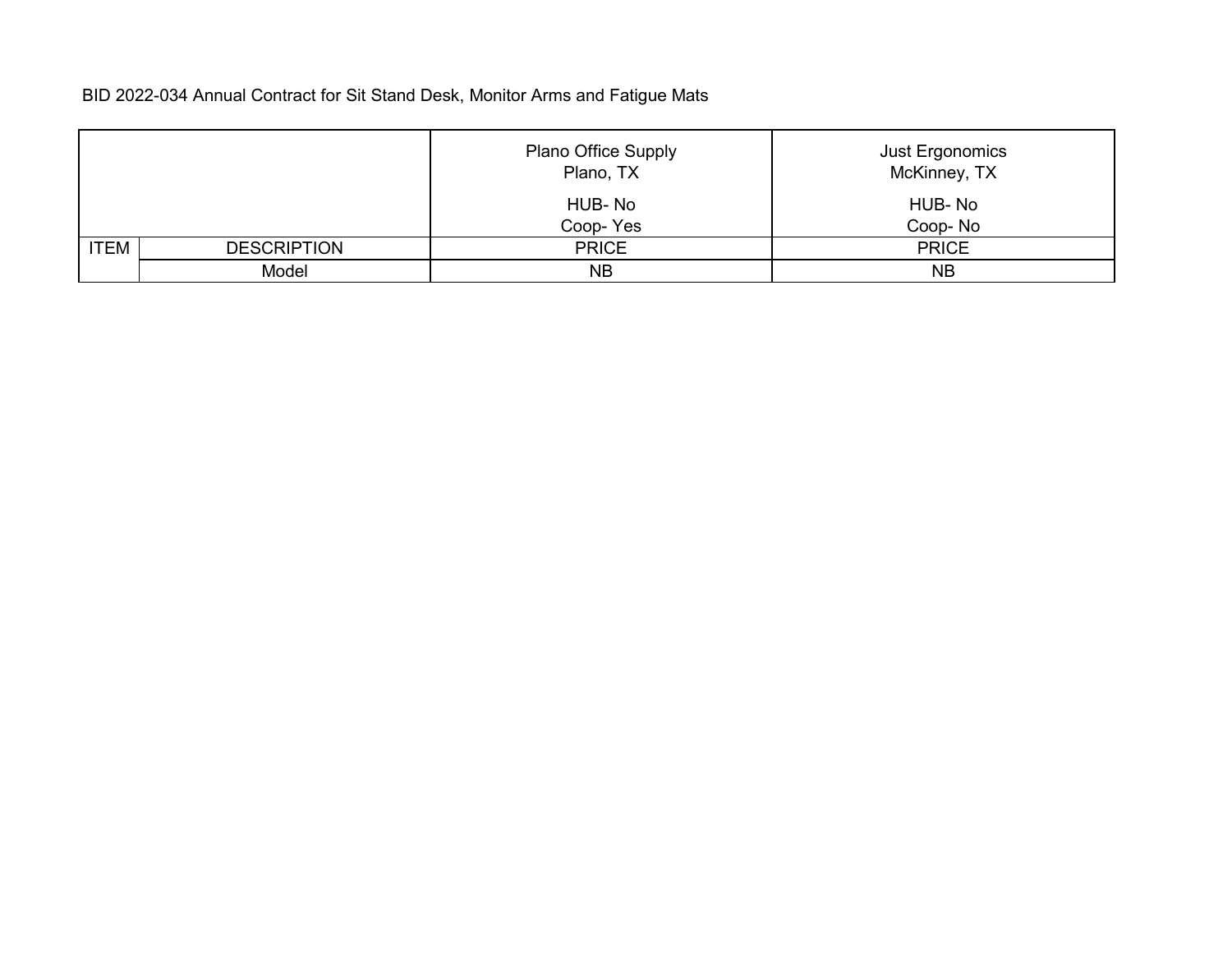|             |                    | <b>Preferred Business Solutions</b><br>Irving, TX | Vari Sales Corporation<br>Coppell, TX |
|-------------|--------------------|---------------------------------------------------|---------------------------------------|
|             |                    | HUB-No                                            | HUB-No                                |
|             |                    | Coop-Yes                                          | Coop-Yes                              |
| <b>ITEM</b> | <b>DESCRIPTION</b> | <b>PRICE</b>                                      | <b>PRICE</b>                          |
|             | Model              | 8707102                                           | 49892                                 |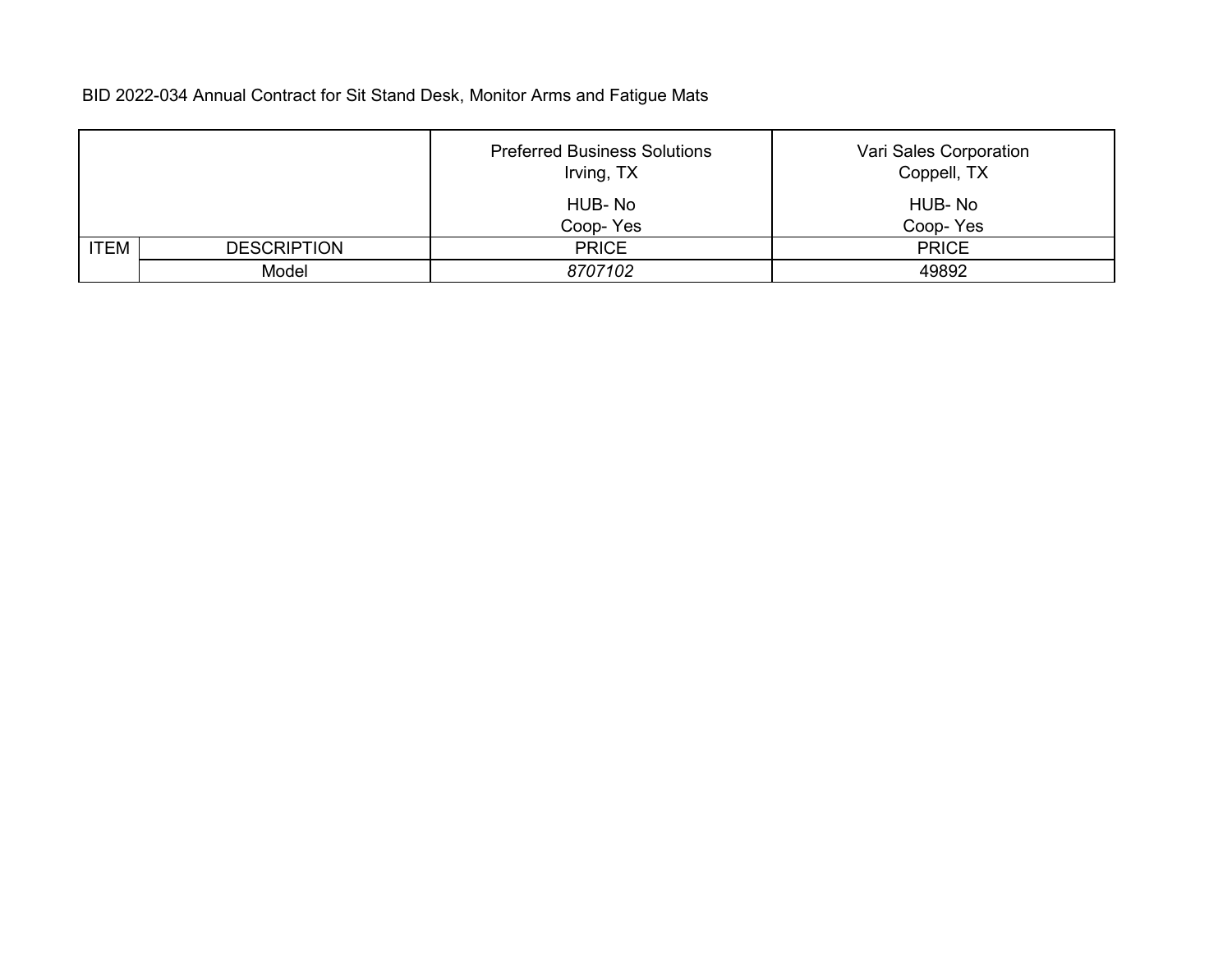|      |                    | TX Interior Resources, LLCDBA Interior |
|------|--------------------|----------------------------------------|
|      |                    | <b>Resources</b>                       |
|      |                    | Dallas, TX                             |
|      |                    | HUB-No                                 |
|      |                    | Coop-Yes                               |
| ITEM | <b>DESCRIPTION</b> | <b>PRICE</b>                           |
|      | Model              | N <sub>R</sub>                         |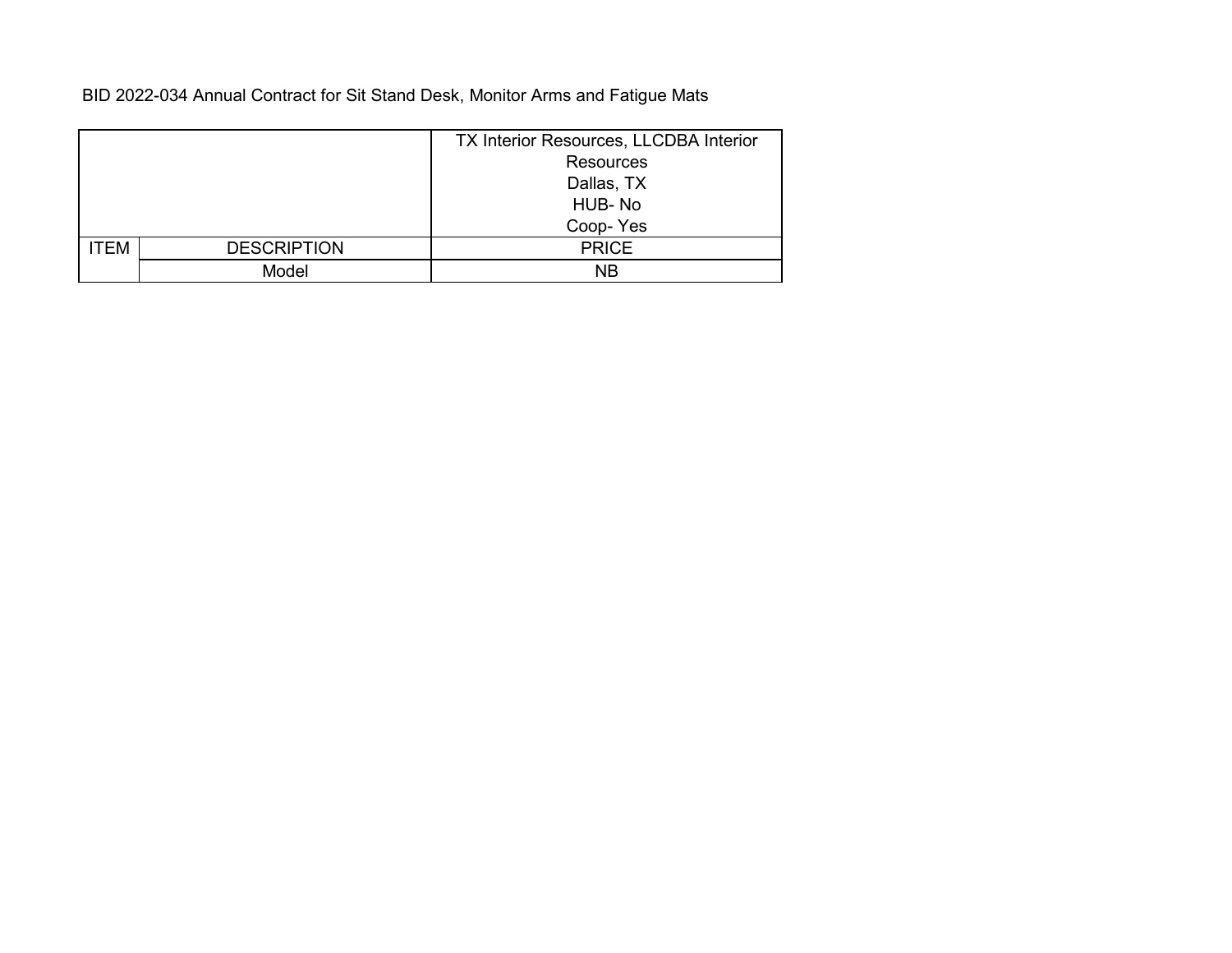|                                                                       | Pollock Investments Inc.<br><b>Grand Prairie, TX</b> | <b>Wilson Office Interiors</b><br>Dallas, TX |  |  |
|-----------------------------------------------------------------------|------------------------------------------------------|----------------------------------------------|--|--|
|                                                                       | HUB-No<br>Coop-Yes                                   | <b>HUB-Yes</b><br>Coop-Yes                   |  |  |
| <b>DESCRIPTION</b><br><b>ITEM</b>                                     | <b>PRICE</b>                                         | <b>PRICE</b>                                 |  |  |
| CATEGORY IV - INSTALLATION                                            |                                                      |                                              |  |  |
| 1. Installation of Dingle Desk                                        | <b>NA</b>                                            | \$115.56 EA-\$382.21(6)                      |  |  |
| 2. Installation of Single Monitor Arm 6/EA                            | <b>NA</b>                                            | \$115.56 EA-\$248.91(6)                      |  |  |
| 3. Installation of a Single Fatigue Mat 1/EA                          | <b>NA</b>                                            | \$115.56                                     |  |  |
| Minimum Order Quantity for an Order to Qualify for Free installation: |                                                      |                                              |  |  |
| <b>Desks</b>                                                          | <b>NA</b>                                            |                                              |  |  |
| <b>Monitor Arms</b>                                                   | <b>NA</b>                                            |                                              |  |  |
| <b>Fatigue Mats</b>                                                   | <b>NA</b>                                            |                                              |  |  |
| Discount Off List for Items Not Listed:                               | Alera 40%<br>Victor 40%                              | 60%                                          |  |  |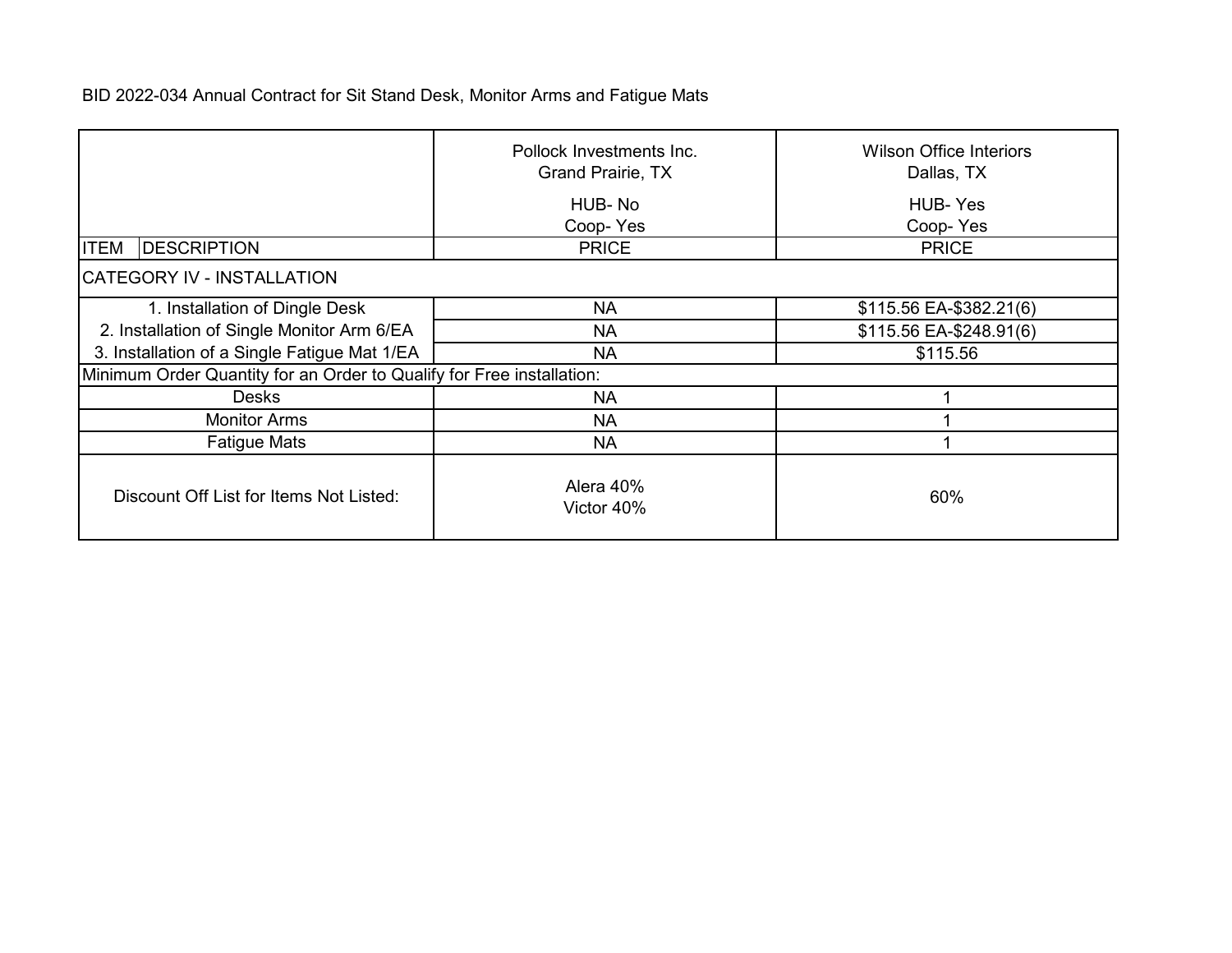|                                                                       | <b>Plano Office Supply</b><br>Plano, TX | Just Ergonomics<br>McKinney, TX                                                           |  |  |
|-----------------------------------------------------------------------|-----------------------------------------|-------------------------------------------------------------------------------------------|--|--|
|                                                                       | HUB-No<br>Coop-Yes                      | HUB-No<br>Coop-No                                                                         |  |  |
| <b>ITEM</b><br><b>DESCRIPTION</b>                                     | <b>PRICE</b>                            | <b>PRICE</b>                                                                              |  |  |
| CATEGORY IV - INSTALLATION                                            |                                         |                                                                                           |  |  |
| 1. Installation of Dingle Desk                                        | \$25.00 EA                              | \$40.00 EA                                                                                |  |  |
| 2. Installation of Single Monitor Arm 6/EA                            | \$25.00 EA                              | \$10.00 EA                                                                                |  |  |
| 3. Installation of a Single Fatigue Mat 1/EA                          | NB                                      | \$10.00 EA                                                                                |  |  |
| Minimum Order Quantity for an Order to Qualify for Free installation: |                                         |                                                                                           |  |  |
| <b>Desks</b>                                                          | 50                                      | 1 to 25                                                                                   |  |  |
| <b>Monitor Arms</b>                                                   | 50                                      | 1 to 50                                                                                   |  |  |
| <b>Fatigue Mats</b>                                                   | <b>NB</b>                               | Any Size Order                                                                            |  |  |
| Discount Off List for Items Not Listed:                               | $0\%$                                   | 50%- Innovative Design, Intellaspace & ESI<br>10%- Versa & Ergotech<br>32%- Pro-Tech Mats |  |  |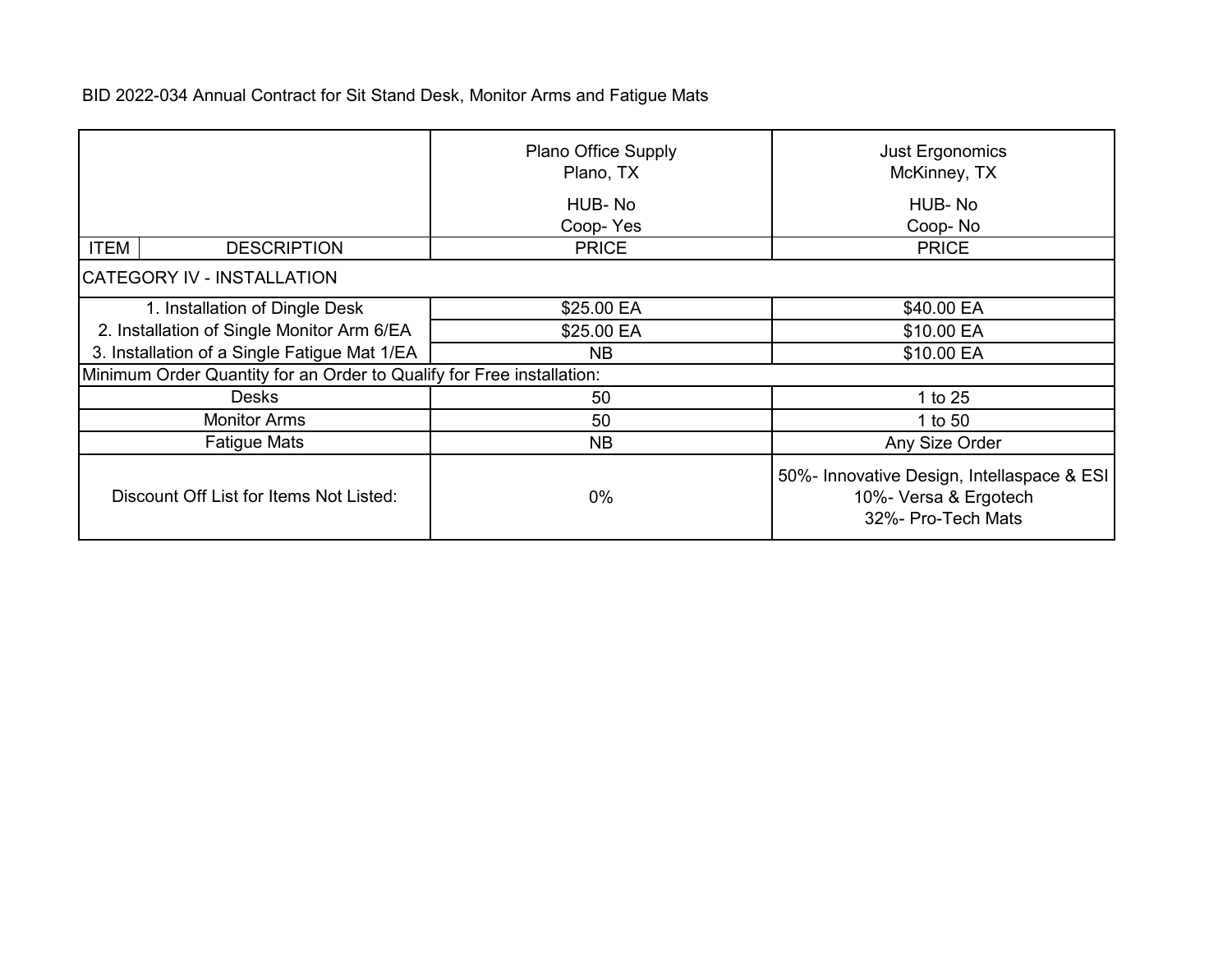|                                                                       | <b>Preferred Business Solutions</b><br>Irving, TX          | Vari Sales Corporation<br>Coppell, TX |  |  |
|-----------------------------------------------------------------------|------------------------------------------------------------|---------------------------------------|--|--|
|                                                                       | HUB-No<br>Coop-Yes                                         | HUB-No<br>Coop-Yes                    |  |  |
| <b>ITEM</b><br><b>DESCRIPTION</b>                                     | <b>PRICE</b>                                               | <b>PRICE</b>                          |  |  |
| CATEGORY IV - INSTALLATION                                            |                                                            |                                       |  |  |
| 1. Installation of Dingle Desk                                        | \$25.00 EA                                                 | 200 Min-order or 10%                  |  |  |
| 2. Installation of Single Monitor Arm 6/EA                            | \$25.00 EA                                                 | 200 Min-order or 10%                  |  |  |
| 3. Installation of a Single Fatigue Mat 1/EA                          | \$25.00 EA                                                 | 200 Min-order or 10%                  |  |  |
| Minimum Order Quantity for an Order to Qualify for Free installation: |                                                            |                                       |  |  |
| Desks                                                                 | 3 Each                                                     | \$20,000. order Total                 |  |  |
| <b>Monitor Arms</b>                                                   | 3 Each                                                     | \$20,000. order Total                 |  |  |
| <b>Fatigue Mats</b>                                                   | 5 Each                                                     | \$20,000. order Total                 |  |  |
| Discount Off List for Items Not Listed:                               | 51% 3M<br>20% Fellows<br>56% Office Furniture Distributors | 10%                                   |  |  |